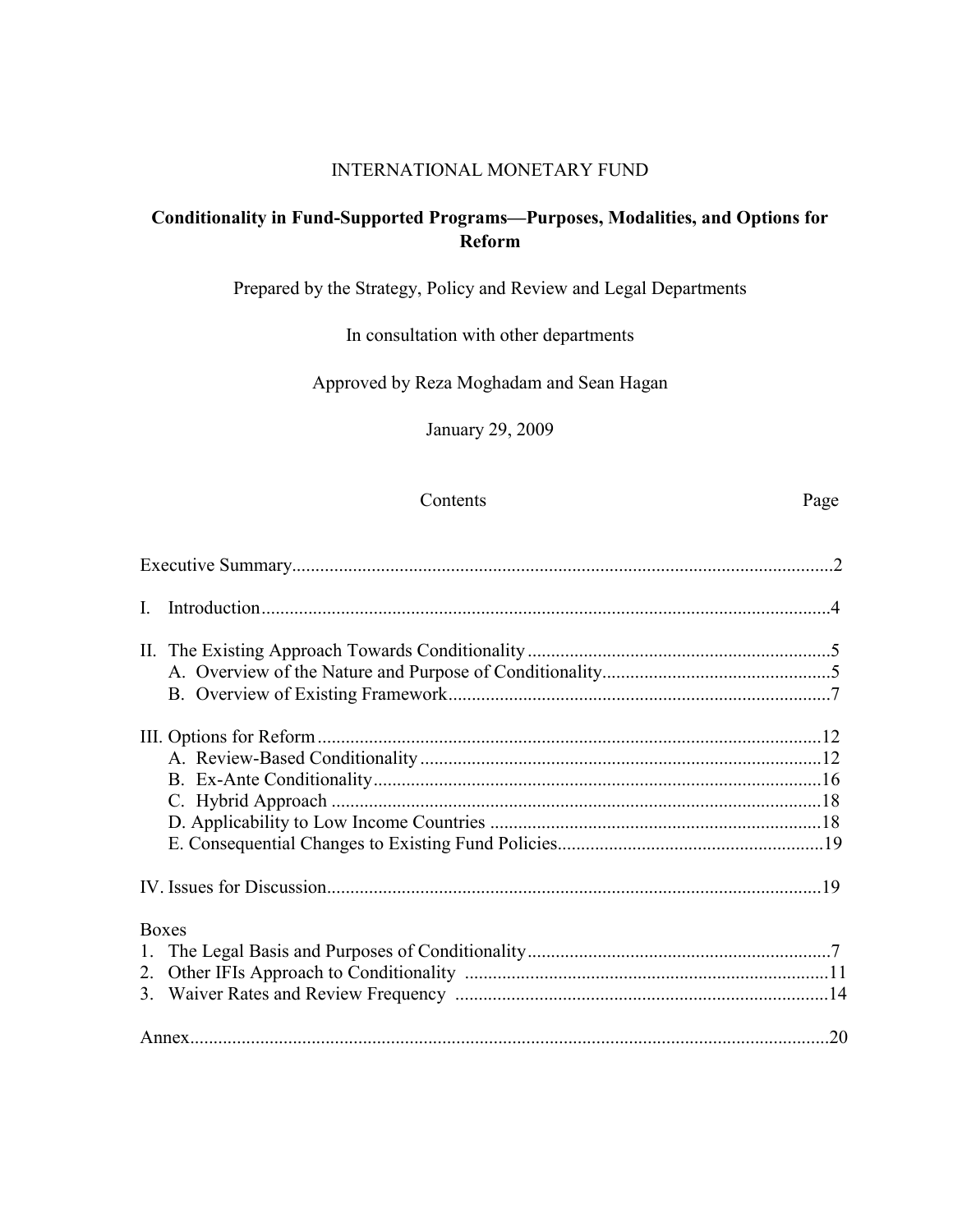#### **EXECUTIVE SUMMARY**

The paper, which is part of the broader review of Fund lending facilities, reviews the purpose and modalities of conditionality for the use of Fund resources. It explores options for more flexible approaches that can achieve the objectives of conditionality while being responsive to the changing needs and circumstances of members.

*The Purpose of Conditionality.* The Fund's conditionality has its underpinnings in the Articles of Agreement and is aimed at (i) assisting members to solve balance of payments problems without resorting to measures destructive of national or international prosperity; and (ii) establishing adequate safeguards for the temporary use of the Fund's general resources. To this end, the conditionality framework involves setting clear and monitorable measures and targets as part of a broader strategy to achieve program objectives. Currently, this is done on the basis of prior actions, quantitative and structural performance criteria, indicative targets and structural benchmarks, and program and financing assurances reviews. However, there is flexibility regarding the specific modalities of conditionality under the current framework, and different structures have been used in the past.

*Motive for Reform.* Reform of conditionality is an integral part of the ongoing reform of Fund lending facilities. The existing conditionality framework has been subject to considerable criticism. Many of the Fund's standard modalities for program monitoring (e.g., performance criteria and waivers) are perceived to be unnecessarily burdensome, creating a monitoring framework that members may try to avoid, which often delay the time at which they come to the Fund for assistance.

*Options for Reform.* The paper considers three complementary options for reform:

- *Review-Based Conditionality*. This approach would involve the elimination of performance criteria and focus on "real-time" assessments of program implementation, rather than on rigid and backward looking performance criteria. Similar to the current set-up, a Fund supported program would include a small set of quantitative and, where relevant, structural targets that would be expected to be met at specific points during a Fund arrangement. However, unlike performance criteria, a failure to meet these targets would not in itself interrupt purchases under the program or trigger the need for a waiver. Instead, such deviations would be an indicator that the program might not be ontrack and completion of a review would require a judgment by the Board that there are compensating factors. One key advantage of this approach is that it allows a review to focus on overall program objectives rather than small deviations from specific performance criteria.
- *Ex Ante Conditionality*. Use of ex ante conditionality (i.e., providing full access upfront based on strong fundamentals and policies and established track record of policy implementation) could reduce the perception of intrusiveness associated with program implementation. The Short Term Liquidity Facility is a recent and significant example of the use of an ex ante approach. While considerations could be given to applying ex ante conditionality in the context of an arrangement, the key challenge relates to the need for the Fund to re-evaluate the member's position with the passage of time.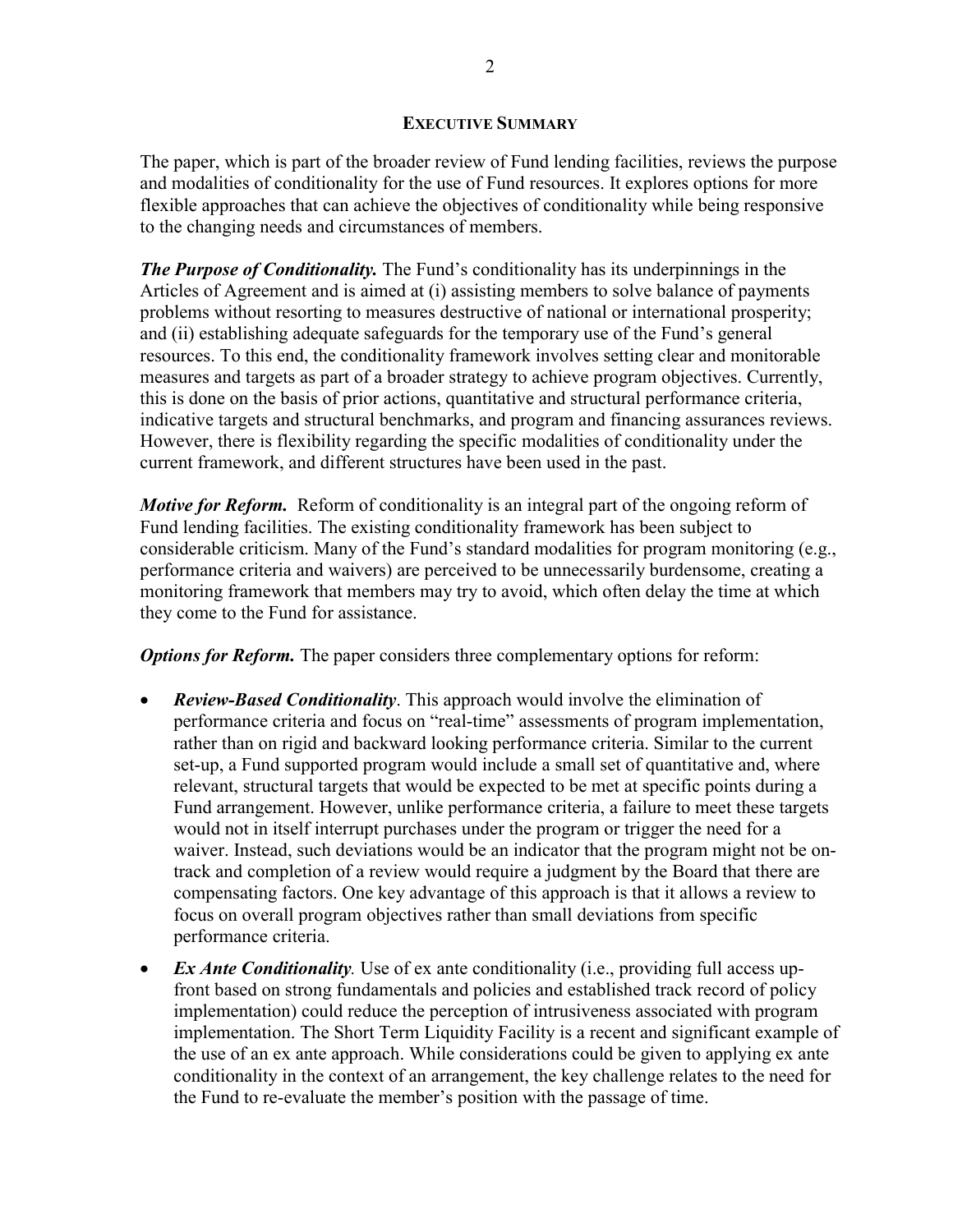• *Hybrid*. Finally, it might be possible to combine elements of the review-based and the ex ante approaches for members qualifying for ex ante conditionality who wish to receive an arrangement of a relatively longer duration (e.g., in excess of 6 months).

*Applicability.* The proposed options for reform of conditionality could be considered for all member countries including low income members.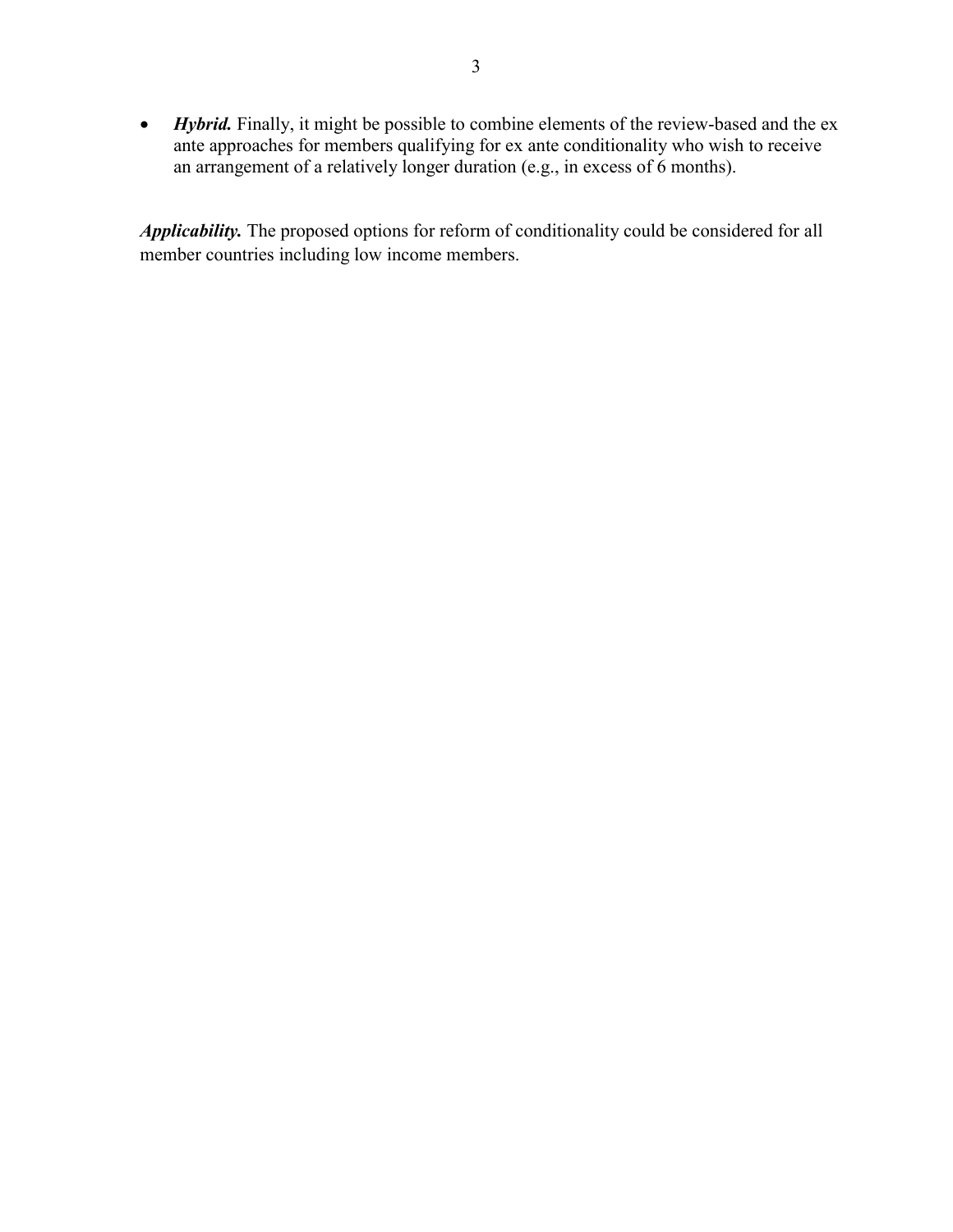#### **I. INTRODUCTION\* [1](#page-3-0)**

1. **This paper takes a fresh look at the purpose and modalities of conditionality for the use of the Fund's resources.** It is part of a broader review of Fund lending facilities that includes access levels, charges and maturities, the analytical basis for Fund lending, and facilities for low income countries. It aims to explore options for more flexible approaches that would be responsive to the changing needs and circumstances of the Fund's members while providing adequate safeguards for Fund resources. While these options have been developed with General Resources Account (GRA) facilities in mind as a complement to the companion paper on the analytical framework, they could apply, as appropriate, to facilities and instruments used by low income members.

2. **The broader review of Fund lending facilities is, in part, motivated by criticisms of the existing practices of applying conditionality in Fund arrangements.** As noted in *Review of the Fund's Financing Role in Member Countries*, 8/29/08 (PIN/08/13, 10/9/08) (the "chapeau paper"), many observers see conditionality as heavy-handed, undermining ownership, and in the extreme, interfering with sovereignty. Moreover, many of the Fund's standard modalities for program monitoring, such as performance criteria, benchmarks, prior actions, reviews and waivers, are perceived to be unnecessarily burdensome, creating an overall monitoring framework that members go to great lengths to avoid, often delaying the time at which they come to the Fund for assistance. The prevalence of waivers and missed structural benchmarks raises questions about the effectiveness of the current conditionality structure as a monitoring tool. Finally, policy frameworks in many members have strengthened in recent years, which may call for different forms of conditionality. At the time of the discussion of the chapeau paper, many Directors were of the view that new approaches to conditionality—including with respect to macroeconomic targets, up-front qualification, or review-based conditionality—should be explored by staff.

3. **This paper seeks to address some of the concerns raised through a number of options to reform certain aspects of program monitoring.** It does not delve into the other aspects of conditionality—such as, the design of the member's program itself. Some of the latter aspects were covered by the 2005 Review of the Guidelines on Conditionality and the 2007 IEO Evaluation of Structural Conditionality, which focused on the scope for streamlining structural conditionality, including restricting conditionality to Fund core areas of expertise and raising standards of criticality and parsimony.

<span id="page-3-0"></span><sup>\*</sup> This paper sets out initial options for reform. The subsequent paper *[GRA Lending Toolkit and Conditionality:](http://www.imf.org/external/np/pp/eng/2009/031309A.pdf)  [Reform Proposals](http://www.imf.org/external/np/pp/eng/2009/031309A.pdf)* (03/24/09) identifies specific proposed reforms. Substantial differences between this paper and the subsequent paper are highlighted in the text. In particular, note that the Executive Board decided to maintain quantitative performance criteria.

<sup>&</sup>lt;sup>1</sup> Paper prepared by a staff team consisting of Thanos Arvanitis, Wes McGrew, Alison Stuart, Guillermo Tolosa (all SPR); and Rhoda Weeks-Brown, Ceda Ogada, Yan Liu, Kyung Kwak, and Wouter Bossu (all LEG).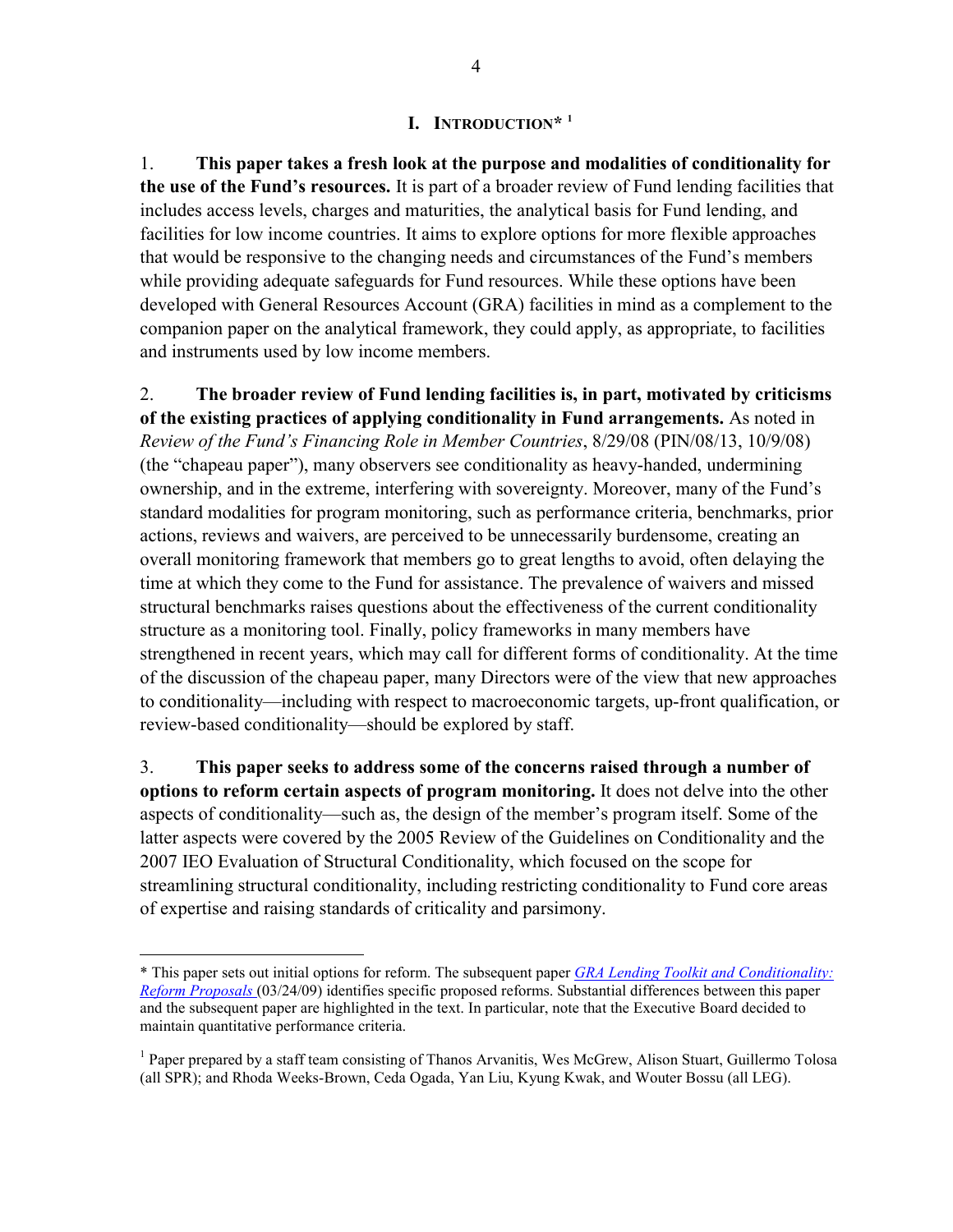4. **The remainder of this paper is structured as follows.** Section II reviews the nature and purposes of Fund conditionality, provides an overview of the existing modalities that monitor program implementation and discusses concerns raised with this framework. Section III discusses three possible reform options for program monitoring that merit reconsideration in light of the changing needs and circumstances of members. Section IV presents issues for discussion.

# **II. THE EXISTING APPROACH TOWARDS CONDITIONALITY**

# **A. Overview of the Nature and Purpose of Conditionality**

5. **Conditionality refers to the various policies adopted by the Fund that require, as a condition for the use of the Fund's resources, a member to implement measures that enable it both to resolve its balance of payments difficulties and repay the Fund.**  Conditionality in its broad sense embraces both the design of Fund-supported programs—i.e., the underlying macroeconomic and structural policies—and the specific methods used in Fund arrangements to ensure the achievement of program goals,<sup>[2](#page-4-0)</sup> This paper proposes certain options for reform of the methods of program monitoring, not of the underlying program design.

6. **The underpinnings of conditionality are found in the Articles of Agreement and the policies adopted by the Fund under them**. Specifically, Article V, Section 3(a) provides that the Fund shall adopt policies on the use of its general resources that will "assist members to solve their balance of payments problems in a manner consistent with the provisions of this Agreement and that will establish adequate safeguards for the temporary use of the general resources of the Fund." (Box 1). This requires the adoption of general policies applicable to all types of balance of payments problems (i.e., credit tranche resources) and authorizes the adoption of special policies for special balance of payments problems (e.g., the Short Term Liquidity Facility (SLF) and Supplemental Reserve Facility (SRF)).

# 7. **In individual arrangements, conditionality is found both in the understandings reached before a member's request for an arrangement is proposed for approval and in the specific arrangement approved for the membe**r.

• First, a member's request to use Fund resources will be approved only if the Fund is satisfied that the member's program is consistent with the Fund's policies and that the member is sufficiently committed to implement it. The Managing Director recommends Fund support only when these conditions are satisfied, and in many

<span id="page-4-0"></span> 2 For a more extensive discussion of these issues, see *Conditionality In Fund-Supported Programs*, Supp. 1, 2/20/2001 (PIN/01/125, 12/14/01).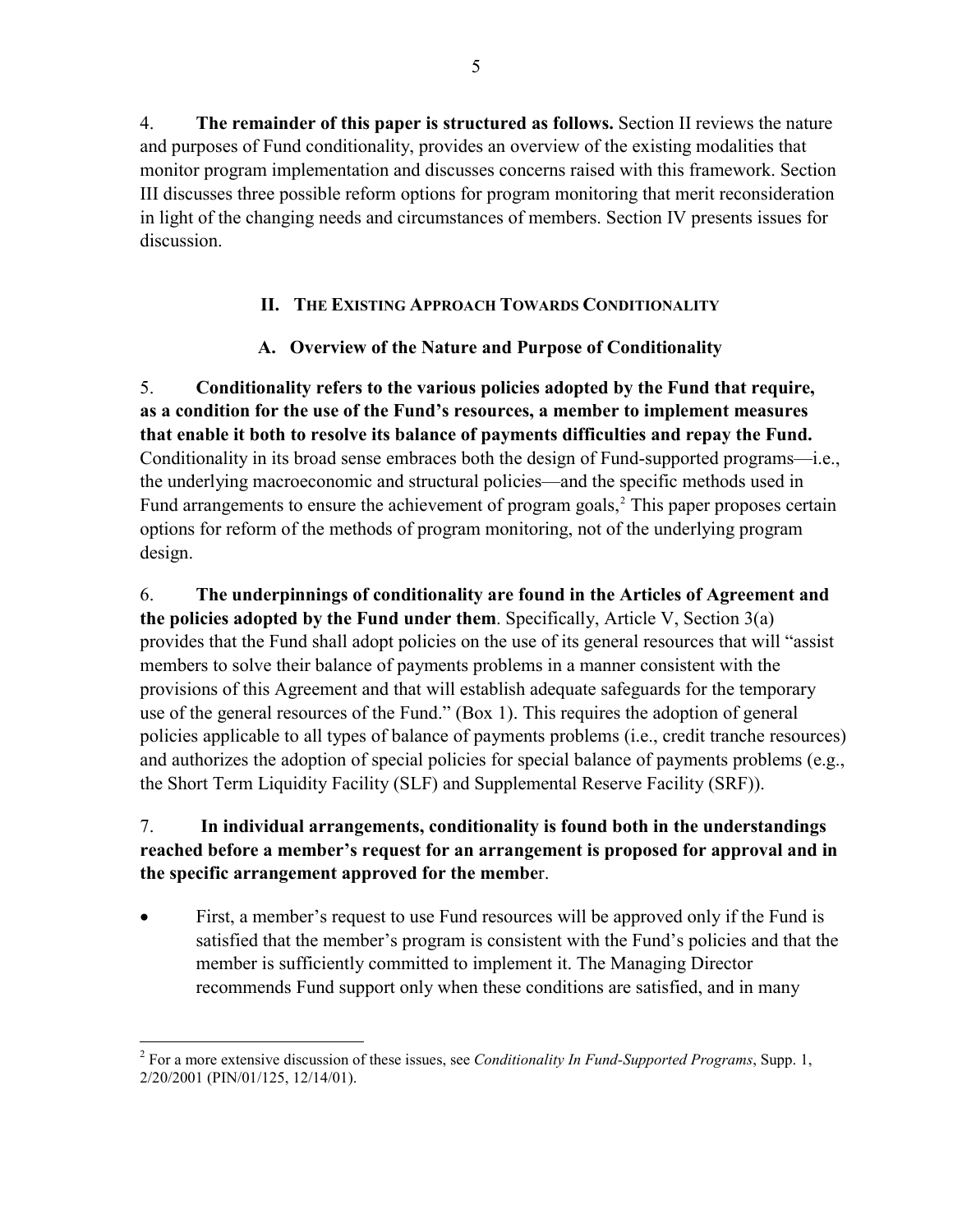cases this is based on the member implementing prior actions in advance of the recommendation.

• Second, as each arrangement is a self-contained document, all the country-specific conditions for access to the Fund's resources must be specified in the arrangement. In this regard, as long as the terms of the arrangement are met, the member will have the assurance of the availability of Fund financing.

8. **The conceptual framework of conditionality has not changed significantly since**  the Fund was created.<sup>[3](#page-5-0)</sup> However, the scope and modalities of conditionality have evolved considerably over time: on scope, with the gradual expansion of coverage of conditionality from macroeconomic to structural reforms and more recent streamlining of conditionality; and on modalities, from virtually no ex post monitoring to the presence of reviews and performance criteria in almost every Fund arrangement.<sup>[4](#page-5-1)</sup>

1

<span id="page-5-0"></span><sup>&</sup>lt;sup>3</sup> While the original Articles of Agreement did not provide an entirely explicit basis for policy conditionality, this basis was clarified through the Board's interpretation in March 1948 (see Decision No. 287-3, 3/17/1948).

<span id="page-5-1"></span><sup>&</sup>lt;sup>4</sup> For a detailed discussion of the evolution of policies on performance criteria and reviews, see Annex.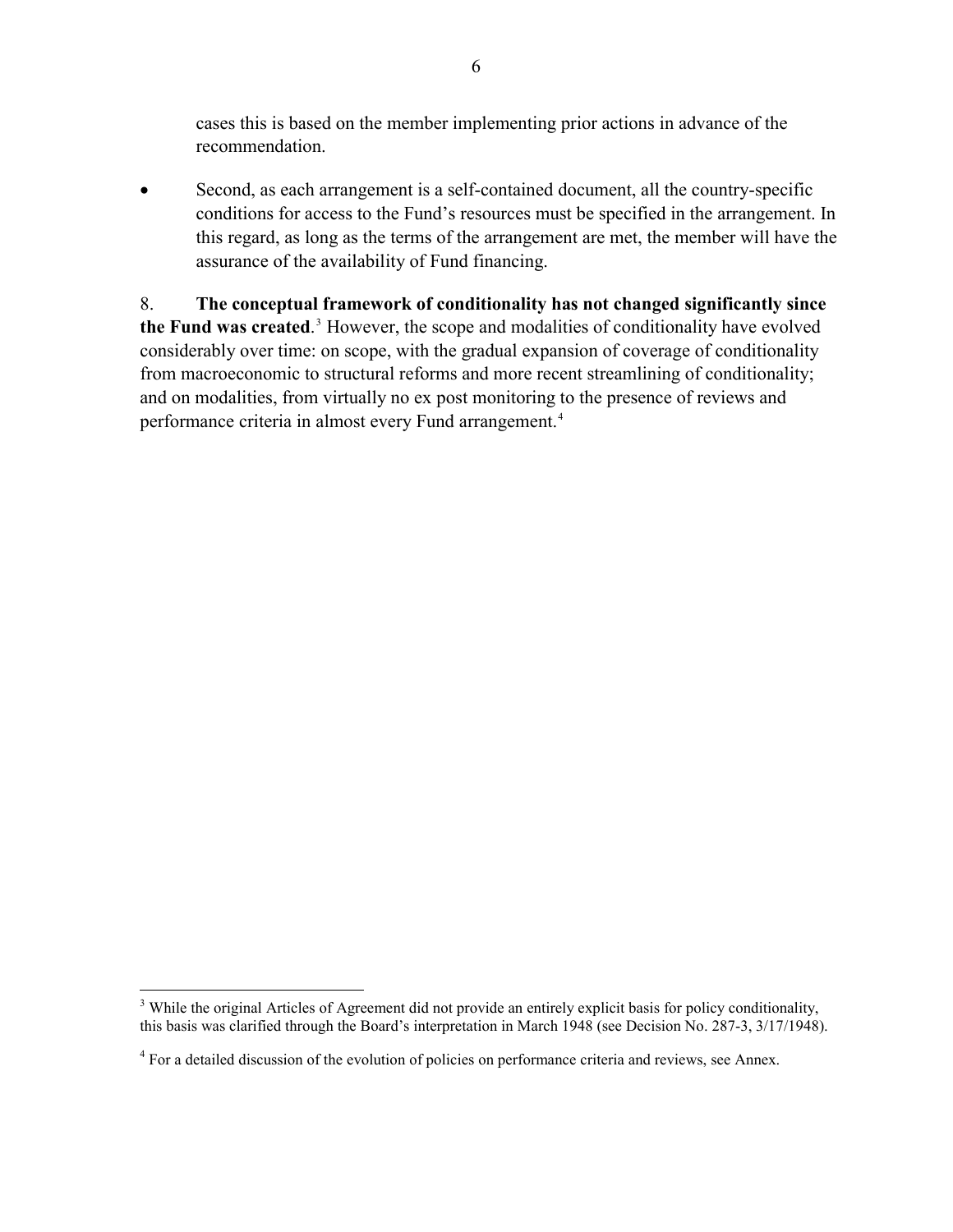### **Box 1: The Legal Basis and Purposes of Conditionality**

The legal basis for Fund conditionality is Article V, Section  $3(a)$ , which requires the Fund to adopt policies that will (i) assist members to resolve their balance of payments problems in a manner consistent with the provisions of the Articles of Agreement, and (ii) establish adequate safeguards for the temporary use of the Fund's general resources. Consistent with this requirement, the policies adopted by the Fund are designed to ensure that the member takes the necessary steps to resolve its balance of payments problem within a time frame that will enable it to repay the Fund.

The objective of helping members solve their balance of payments problems in a manner consistent with the Articles of Agreement must be read in conjunction with the purposes of Fund financing as set forth in Article  $I(v)$ :<sup>[5](#page-6-0)</sup> Fund assistance—and the conditions pursuant to which that assistance is provided—must assist members in solving their problems without resorting to measures destructive of national or international prosperity. Thus, for example, standard performance criteria are included in arrangements regarding the imposition of exchange restrictions or the incurring of external arrears.

Given the requirement of safeguards, the general repurchase period specified in the Articles of Agreement (between three and five years) provides important guidance with respect to the speed of adjustment that will be needed under a Fund-supported program. Recognizing that certain balance of payments problems may, however, require longer or shorter adjustment periods, the Articles of Agreement specifically authorize the Fund to establish special repurchase periods for resources provided to address special balance of payments problems (e.g., the SLF, SRF, and Extended Fund Facility).

# **B. Overview of Existing Framework**

9. **The existing conditionality framework aims to provide a coherent approach to structuring the Fund's financial support to member countries**. It sets clear and monitorable measures and targets as part of a broader strategy to achieve program objectives. It is flexible to allow for mid-course corrections through reviews and waivers in cases where developments deviate from expectations and new understandings with the authorities are necessary to tackle new or already identified economic problems. Finally, by phasing

<span id="page-6-0"></span> $<sup>5</sup>$  See Decision No. 287-3, 3/17/1948, which clarifies that "consistent with the provisions of this Agreement" as</sup> used in Article V, Section 3 means consistent both with the provisions of the Articles other than Article I and with the purposes of the Fund contained in Article I.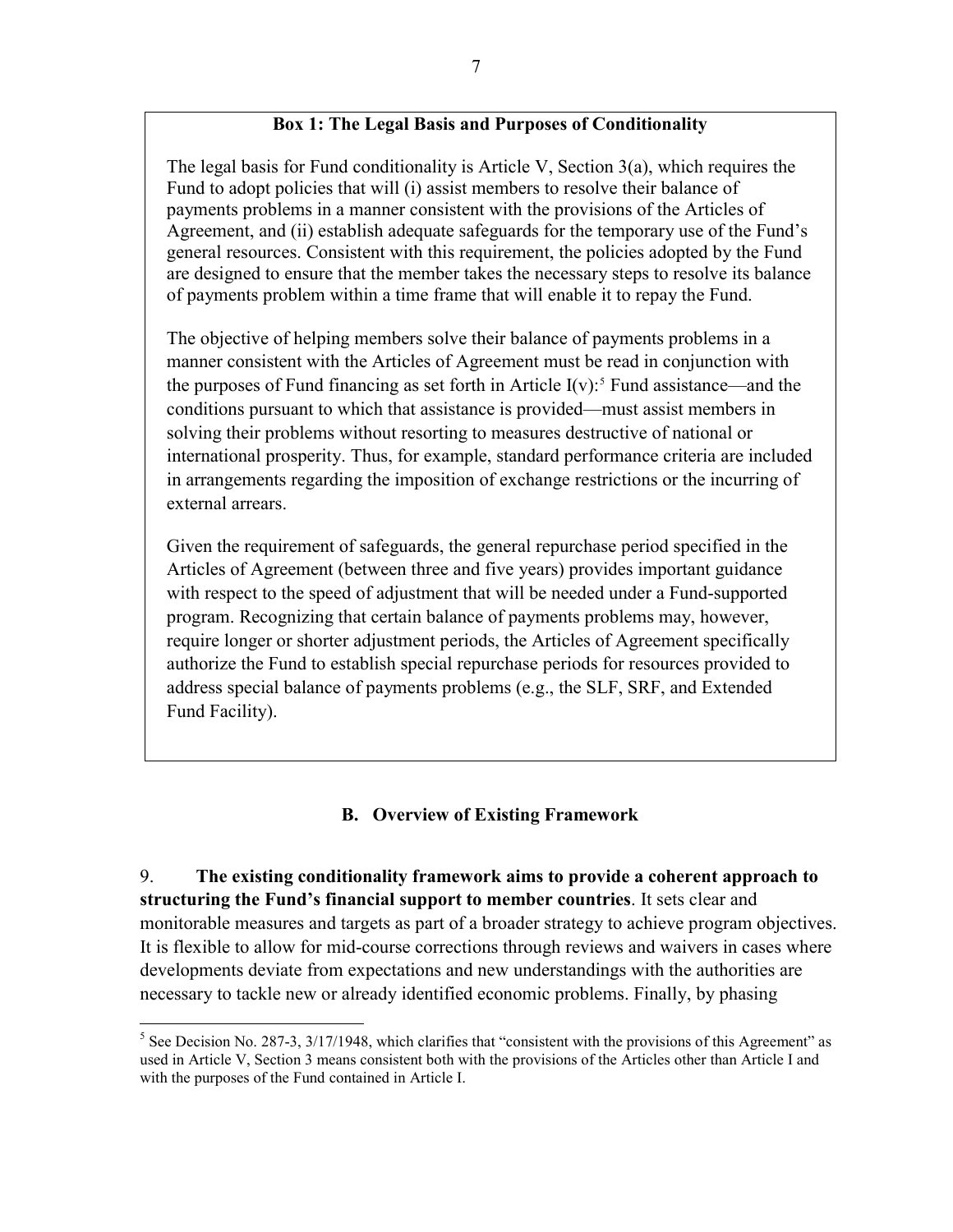purchases and linking additional financing to demonstrable actions, it aims to ensure progress in program implementation and to reduce risks to the Fund. Under the Guidelines on Conditionality, key aspects of the current framework include the following:

- **Program Design:** The vast majority of Fund financing is provided under an arrangement in support of a member's economic program. Under the Guidelines on Conditionality, these programs should be directed primarily towards the following macroeconomic goals: (a) solving the member's balance of payments problems without recourse to measures destructive of national or international prosperity; and (b) achieving medium-term external viability while fostering sustainable economic growth.
- **Program Monitoring:** The implementation of a member's program is usually monitored on the basis of prior actions, quantitative and structural performance criteria, indicative targets, and structural benchmarks that are drawn from policy measures outlined in the member's economic program, as well as on the basis of program and financing assurances reviews. The Guidelines on Conditionality provide that program implementation "may be monitored" on the basis of prior actions, performance criteria, benchmarks and program and other reviews.<sup>[6](#page-7-0)[7](#page-7-1)</sup> While the Guidelines do not require use of these particular tools, they do provide that, in general, all variables or measures that meet the specified criteria will be established as conditions. In practice, each of these tools is routinely employed in upper credit tranche arrangements. As an integral part of program monitoring, financing under Fund arrangements is typically "phased," with the member receiving additional tranches of financing as its balance of payments needs unfold over time and as it meets additional or incremental conditions. This phasing helps to reduce risks to the Fund by linking financial exposure to the member's actions to solve its balance of payments problem and strengthen its position to repay the Fund.
- **Assurances Under Arrangements**: Article XXX(b) of the Fund's Articles of Agreement requires that arrangements assure members of the availability of Fund financing in accordance with the terms of the arrangement. This means that the conditions for financing under an arrangement cannot be open-ended. Thus, with respect to reviews, the Guidelines on Conditionality require that arrangements and

<span id="page-7-0"></span> $\overline{a}$ <sup>6</sup> Under the Guidelines on Conditionality, all conditionality under a Fund-supported program must be either critical to the achievement of program goals or for monitoring implementation, or necessary for the implementation of specific provisions under the Articles and policies thereunder.

<span id="page-7-1"></span> $<sup>7</sup>$  There is a long-standing policy requiring the use of performance criteria in connection with purchases beyond</sup> the first credit tranche in all stand-by arrangements. The latest Board reiteration of this policy is in Decision No. 12865-(02/102), 9/25/2002.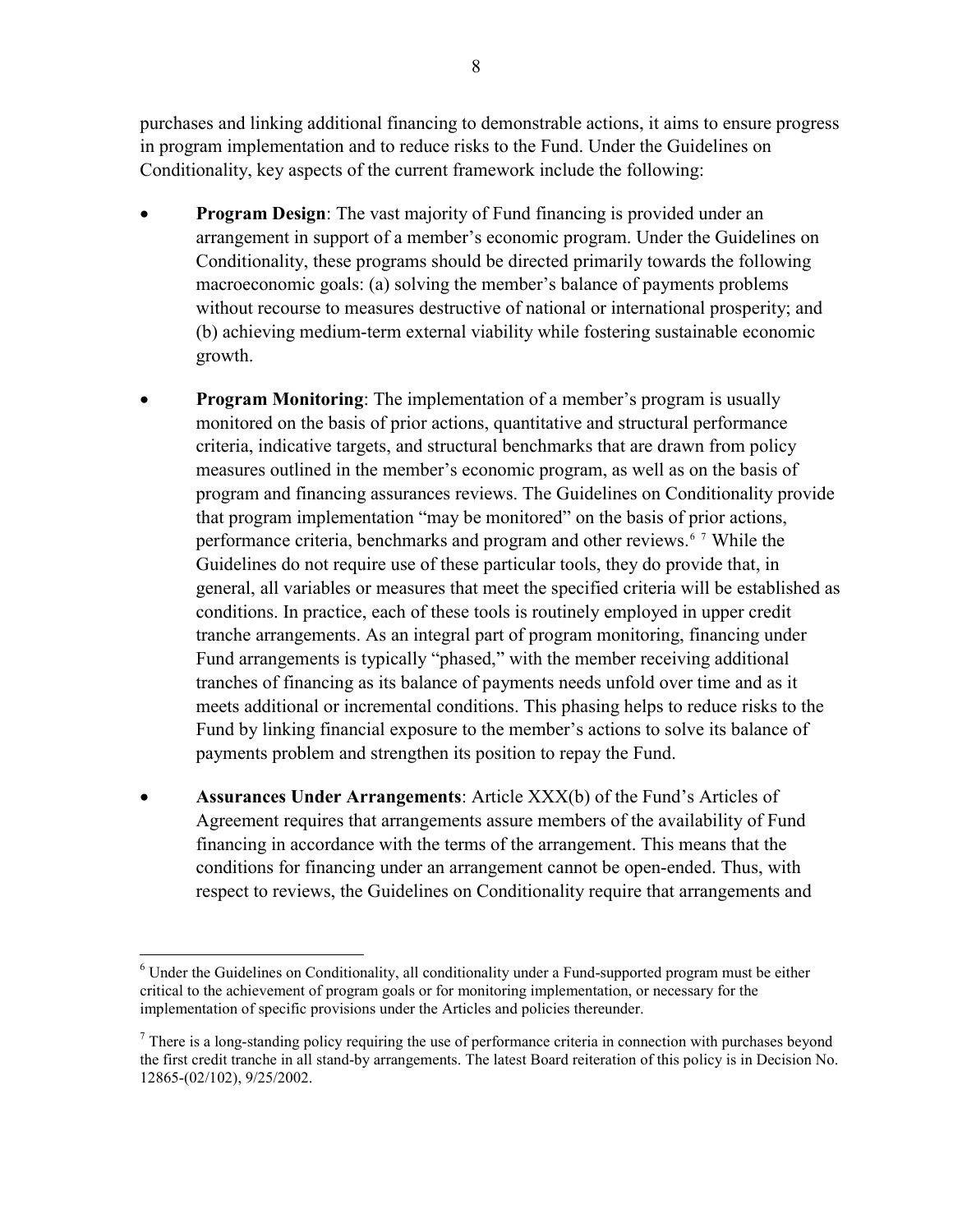program documents specify as fully and transparently as possible those elements of the member's program that will be taken into account for such reviews.

# 10. **The existing conditionality framework, however, has been subject to considerable criticism, including the following**:

- Perception that Fund-supported programs focus on individual conditions rather than overall performance. The existence of performance criteria and structural benchmarks may have contributed to this perception, having become signposts of Fund-supported programs. When performance criteria are not observed, and waivers are requested and granted, this can have significant political costs for members while also sending a signal to markets that the member's performance has slipped—even though the Board assesses overall performance as satisfactory and completes a review.
- Perception that Fund-supported programs impose a one-size-fits-all model and that Fund conditionality may not be focused on macro-critical measures; the policy places equal weight on each performance criterion, even though in practice not all may be equally critical for the achievement of program objectives. This perception is also fueled by the little understood fact that, under the Guidelines on Conditionality, performance criteria may also be established for two other purposes, i.e., for monitoring program implementation and for the implementation of specific provisions under the Articles of Agreement.<sup>[8](#page-8-0)</sup> Moreover, the frequent completion of program reviews without all performance criteria being met (i.e., where nonobservance of performance criteria is waived) increases the perception that not all performance criteria are critical.
- Perception that Fund-supported programs may impose a tight conditionality framework even where this is not needed due to the confidence provided by the member's strong policy framework, track record, and fundamentals.

In light of the foregoing, the existing conditionality framework may contribute to the stigma and sense of intrusiveness associated with Fund lending and a general lack of prestige implied by the need for Fund "tutelage".

# 11. **While not all of this criticism can be addressed by reforming the existing modalities of conditionality, alternative structures have been used in the past and could be considered for future application**: [9](#page-8-1)

<span id="page-8-0"></span> $\overline{a}$  $8$  Guidelines on Conditionality, Decision No. 12864-(02/102), 9/25/2002, as amended by Decision No. 13814-(06/98), 11/15/2006, paragraph 7(a).

<span id="page-8-1"></span><sup>9</sup> See, e.g., *A New Facility for Market Access Countries—The Short-Term Liquidity Facility*, 10/24/2008, (PR/08/262, 10/29/08) for additional discussion of the background and evolution of conditionality.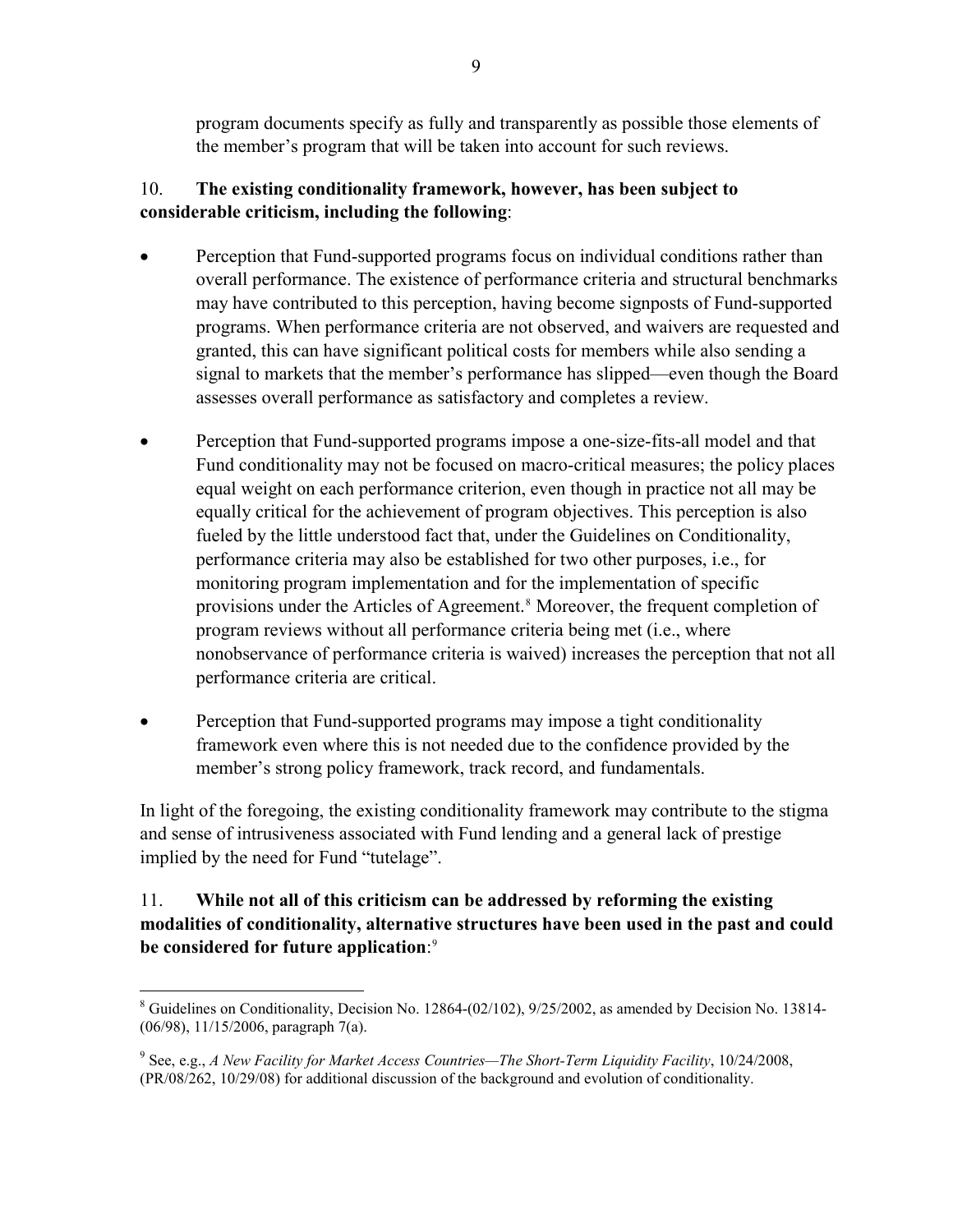- **Outright Purchases**: A key feature of outright purchases is that they rely on *ex ante conditionality*; i.e., where upon the Fund's determination that the member has in place the necessary policies and would adopt corrective policies as required, the member is permitted to make a purchase outside the context of an arrangement (e.g., without phasing and performance criteria). During the early years of the Fund, outright purchases were the primary modality through which members borrowed from the Fund. Outright purchases continued to be used frequently into the late 1960s but were used thereafter mainly for assistance in the first credit tranche (although no such purchases have been made in recent times) and for emergency assistance. The SLF is a more recent example of the Fund's use of outright purchases to deliver large amounts of resources to members.<sup>[10](#page-9-0)</sup>
- **More Flexible Arrangement Modalities**: Arrangements where resources are committed for a specific period – were originally designed to provide members with additional flexibility as to whether and when the member chooses to draw Fund financing. Such stand-by arrangements were normally to be approved for periods not exceeding six months, and contained no performance criteria or review clauses.<sup>[11](#page-9-1)</sup> While the Fund over time became more willing to provide stand-by arrangements for longer periods, the Fund determined that it would only do so with the inclusion of a program monitoring framework to ensure that, as time passed, the members' policies and overall position remained appropriate. A robust program monitoring framework consisting of performance criteria and multiple review clauses has now become standard under Fund arrangements.

12. **Other key international financial institutions (IFIs) and official lenders adopt a variety of approaches to conditionality.** Although their mandates are different from that of the Fund, other IFIs have adopted monitoring frameworks for their lending operations that seek to provide a degree of flexibility and a link to countries' own programs (see Box 2).

<span id="page-9-0"></span> $10$  Although for smaller amounts, Fund financial support under the Compensatory Financing Facility, Emergency Natural Disaster Assistance and Emergency Post-Conflict Assistance is also provided in the form of outright purchases.

<span id="page-9-1"></span> $11$  Even in somewhat more recent times, for example, a stand-by arrangement approved for the United Kingdom in 1969 provided for prior consultations concerning monetary and fiscal programs, but included no performance criteria or other standard monitoring variables.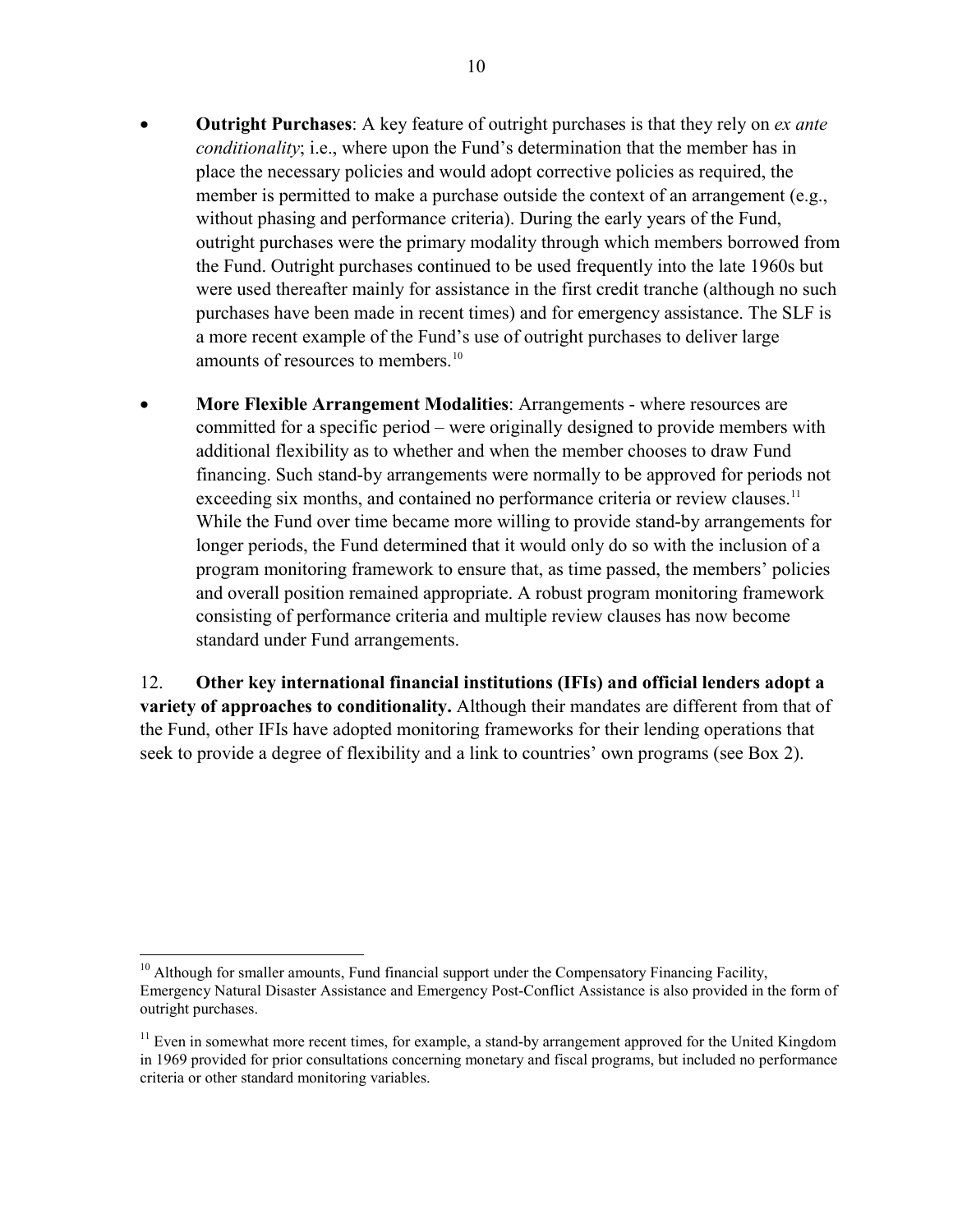#### **BOX 2. OTHER IFIS APPROACH TO CONDITIONALITY**

Other International Financial Institutions adopt a variety of approaches to the implementation and monitoring of conditionality, and over time, some (e.g., the World Bank) have become more tailored to countries' needs.

*World Bank:* In 2005 the World Bank, in response to criticisms from the development community, completed an exhaustive review of conditionality policy and practice and efforts to streamline conditionality. This resulted in the adoption of five Good Practice Principles for Conditionality: ownership, harmonization, customization, criticality, transparency and predictability. In 2006 and 2007 there were further reviews of the Bank's conditionality in development policy lending which concluded that the World Bank's support was broadly in line with its good practice principles for conditionality. These reviews endorsed the World Bank's use of *programmatic* lending for development policy lending. The key features are:

Programmatic lending is a sequence of single tranche loans that are framed within a medium-term policy program where there is a clear expectation of how a series of subsequent lending operations will proceed in terms of timing, policy steps, and amounts.

In each programmatic operation the country and the Bank agree on a *limited set* of critical prior actions and on triggers for the next operation in the series. The triggers are not formal conditions but are expected to be prior actions for subsequent operations, and they are sketched in outline rather than specific detail. The triggers are not included in the lending operations legal agreement as "conditions" and can be adapted or modified before becoming prior actions for the next operation. Bank documents then report on how the triggers were adapted and modified to support the program's objectives.

Decisions to move from one programmatic operation to the next are made on the basis of an assessment of progress against the triggers.

The programmatic approach allows a great degree of flexibility to adjust to new information and changing country circumstances during implementation and to change the scope of the operation over time. However, the World Bank's review also noted that the approach entailed implementation challenges for the Bank. First, the flexibility in the Bank's approach entails discretion that needs to be exercised consistently and transparently. Second, the focus of triggers in the programmatic policy loans needs to be targeted to ensure that the program is consistent with the broader medium-term strategy set out in the Country Assistance Strategy.

*Inter-American Development Bank:* The IADB's main facility for programmatic lending, the Policy-Based Loan (PBL), usually also consists of a sequence of single tranche loans framed within a medium-term policy program. The loan release depends on compliance with specified conditions, as well as the maintenance of an appropriate macroeconomic policy framework. The IADB's Management decides, based on judgment, if there is substantial compliance with these loan conditions. The degree of compliance also affects the Board's decision for approving a subsequent single tranche loan, in case there is one. Programmatic lending is also done through Emergency Loans, designed to address financial emergencies, and more recently, through the Liquidity Program for Growth Sustainability. These loans are typically undertaken with close coordination with Fund or World Bank loans, and do not typically contain conditionality beyond that set by the loans of those institutions.

*European Union:* Medium term balance of payments support (MTFA) is available for EU countries that are not in the Eurozone but has seldom been used (Greece, Italy, Hungary, and Latvia to date). Economic policy conditions are attached to the medium-term financial assistance with a view to re-establishing a sustainable balance of payments situation and these conditions are guided by the country's Convergence Program/ National Reform Program; and loan disbursements are by successive installments. The release of the funds is based on a positive evaluation of progress made with respect to specific economic policy criteria set in a Memorandum of Understanding.

EU Macro-financial assistance (MFA) provides policy-based balance-of-payments support to non-member states. MFA includes economic policy conditionality, the observance of which is verified before the release of the successive tranches of the assistance. Unlike the MTFA to non-Euro member states, MFA is contingent upon the orderly implementation of a respective Fund (World Bank) program with the country in question. MFA conditionality is generally consistent with the reform programs of the country agreed with other IFIs and is designed to minimize cross-conditionality with other IFIs and to streamline the number of structural conditions and focus on those related to the core objective. However, the MFA may put forward specific conditionality to support, for example, action plans identified in the European Neighborhood Policy or Pre-Accession agreements, technical co-operation or project-related assistance programs, or improvements in the financial management of assistance.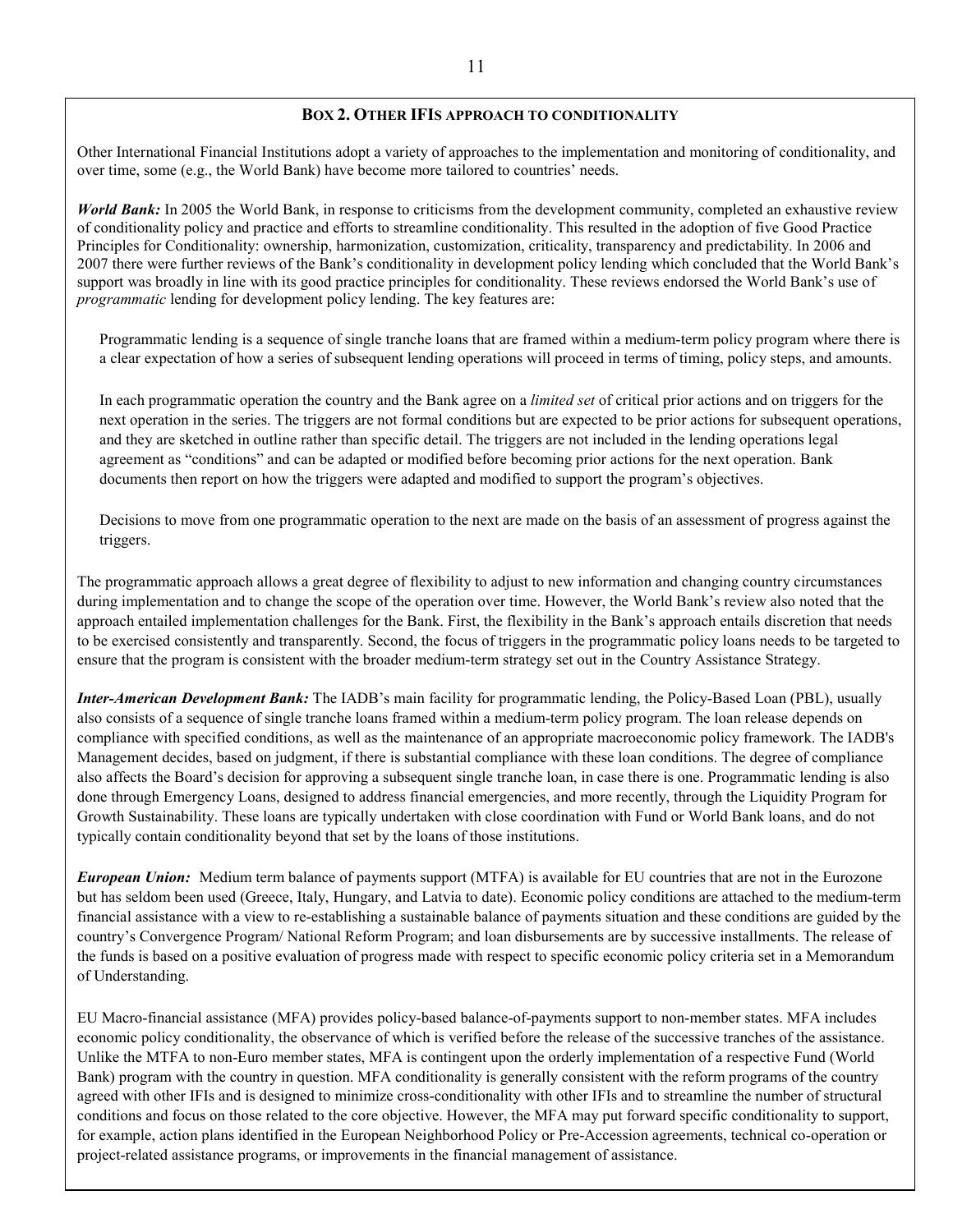#### **III. OPTIONS FOR REFORM**

13. **Complementary reform measures could be introduced that would be designed to achieve the objectives of conditionality while responding to the changing needs of members.** One reform measure would involve a new and more flexible **review-based conditionality approach** to program monitoring, where reviews would be the primary tool for monitoring performance under arrangements in the GRA, and the use of performance criteria would be discontinued. An additional reform measure would involve greater reliance on **ex ante conditionality**, either through the use of outright purchases or arrangements with no program monitoring framework. Finally, a **hybrid approach** could be envisaged that involves elements of both ex ante and review-based conditionality. As discussed in Section D below, these approaches could apply, as appropriate, to facilities and instruments used by low income members.

#### A. **Review-Based Conditionality\***

\*In the subsequent paper the conditionality proposals were revised and in the [Decisions a](http://www.imf.org/external/np/pp/eng/2009/031909.pdf)dopted by the Executive Board on 3/24/09 quantitative performance criteria were maintained.

14. **Review-based conditionality would involve the elimination of performance criteria.** Under this approach, the Fund-supported program would include a quantified macroeconomic framework, and specified structural reforms if relevant, along with a set of quantitative targets and structural benchmarks (hereinafter, "targets") that the member would be expected to have achieved by various points during the period of the arrangement (e.g., quarterly or semi-annually). These targets would be similar in content to performance criteria typically used under current practices, including the standard continuous performance criteria on trade and exchange measures, and the criticality test and other specified criteria under the Guidelines on Conditionality would continue to apply. Prior actions could still be required under the new framework in the same circumstances as under the current Conditionality Guidelines.<sup>[12](#page-11-0)</sup> In addition, purchases would still be phased as under current Fund arrangements, with each successive purchase becoming available as the scheduled reviews are completed.

15. **Importantly—and unlike in the case of performance criteria—a member's failure to meet the targets would not in itself interrupt purchases under the arrangement.** Rather, deviations from the targets would serve as indicators that the Fundsupported program might no longer be on track for successful implementation. Completion of the review would then require a judgment by the Board that there are compensating factors (e.g., as applicable for waivers of nonobservance under the current Guidelines on

<span id="page-11-0"></span><sup>&</sup>lt;sup>12</sup> The new framework would also not entail any changes to the current requirements concerning financing assurances reviews under the Lending Into Arrears policy and Guidelines on Conditionality.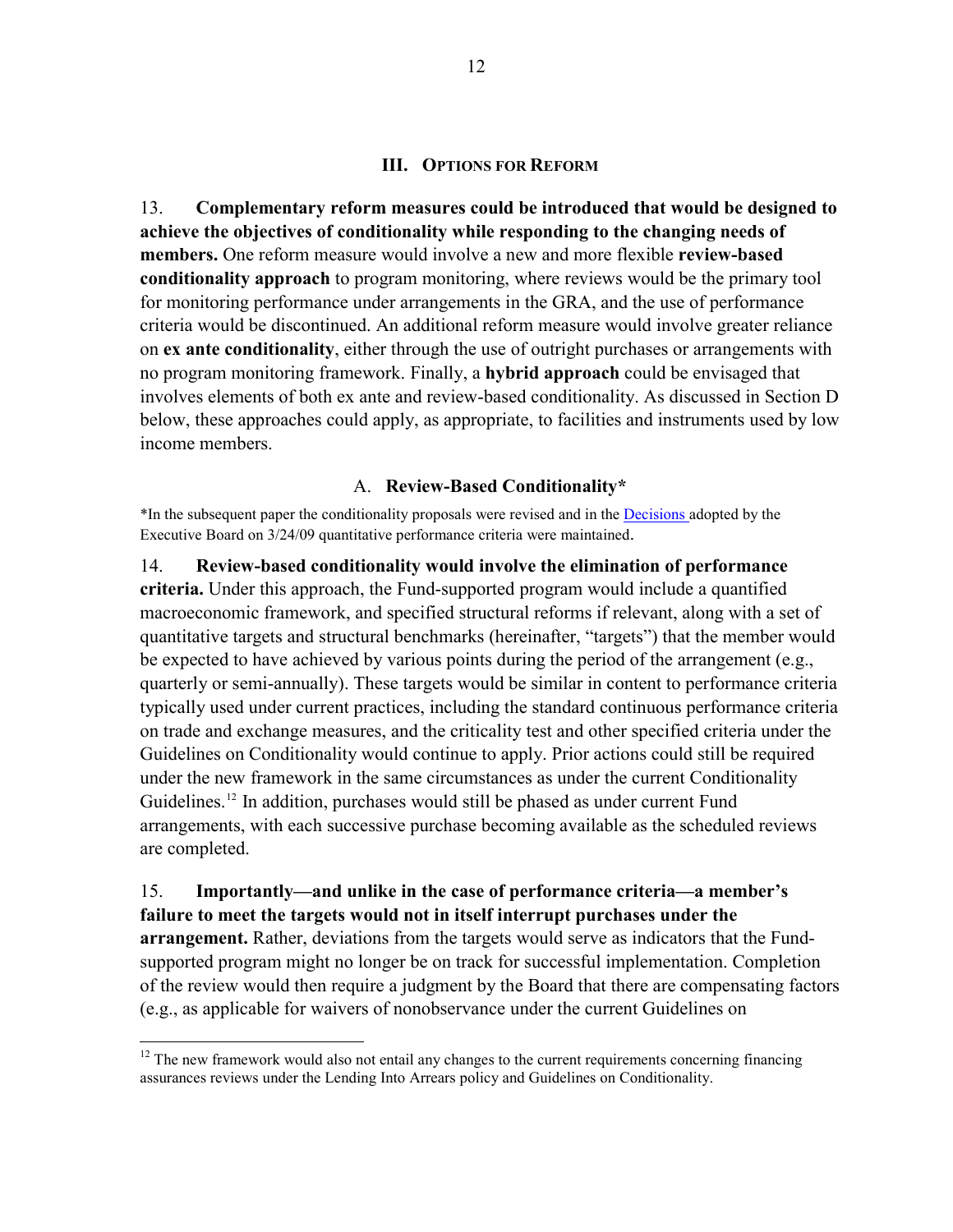Conditionality, if the failure to meet the target was minor or temporary, or if corrective actions had been taken by the authorities). In case of substantial deviations from program targets and weak policy commitments to correct slippages, staff and management could decide not to propose completion of a review. As is currently the practice, the Board would be informed in informal country matter sessions about the status of discussions. Once new understandings are reached with the member, the review could be completed and the member would be able to make the associated purchases.

16. **The elimination of performance criteria would thus remove the need for waivers of nonobservance (and of applicability) of performance criteria—a source of significant tension between members and the Fund**. Members would no longer need to request waivers following even minor deviations from program conditionality.<sup>[13](#page-12-0)</sup> Instead, members would be able to concentrate on achieving their program objectives, without being distracted by the need to request waivers or, in some cases, by engaging in window dressing operations in order to meet the technical requirements of performance criteria.

17. **Reviews would not be open-ended and, as required by the Fund's Articles of Agreement, providing assurances to members regarding access to Fund resources would continue to be a key feature of Fund financing.**[14](#page-12-1) In this regard, there would be a focus on ensuring that the scope of reviews would be as predictable and transparent as possible. Moreover, there would be a presumption that reviews would be completed in circumstances where all of the applicable targets have been met, and a forward-looking assessment confirms that policies remain supportive of the underlying objectives to be accomplished under the program.

18. **While the proposed approach would not significantly dilute conditionality, if approved, from the standpoint of the member, it could go a long way in alleviating the stigma associated with performance criteria and requests for waivers.** In addition to addressing members' concerns, the approach has the following three advantages over the current system.

19. **First, the elimination of performance criteria would make transparent the role currently played by program reviews, which over time have become the central mechanism for program monitoring**. Performance criteria were originally envisaged as a tool to set the parameters for access to the next tranche of resources under a framework with

<span id="page-12-0"></span><sup>1</sup> <sup>13</sup> However, inaccurate reporting on the implementation of programs would continue to be subject to the misreporting framework. While reporting of information on the implementation of prior actions is already subject to the misreporting framework, in the absence of performance criteria, staff proposes that the misreporting framework be amended in order to cover the reporting of information on targets.

<span id="page-12-1"></span><sup>&</sup>lt;sup>14</sup> As noted above, Article XXX(b) of the Fund's Articles of Agreement defines a stand-by arrangement as a decision "by which a member is assured that it will be able to make purchases from the General Resources Account in accordance with the terms of the decision during a specified period and up to a specified amount."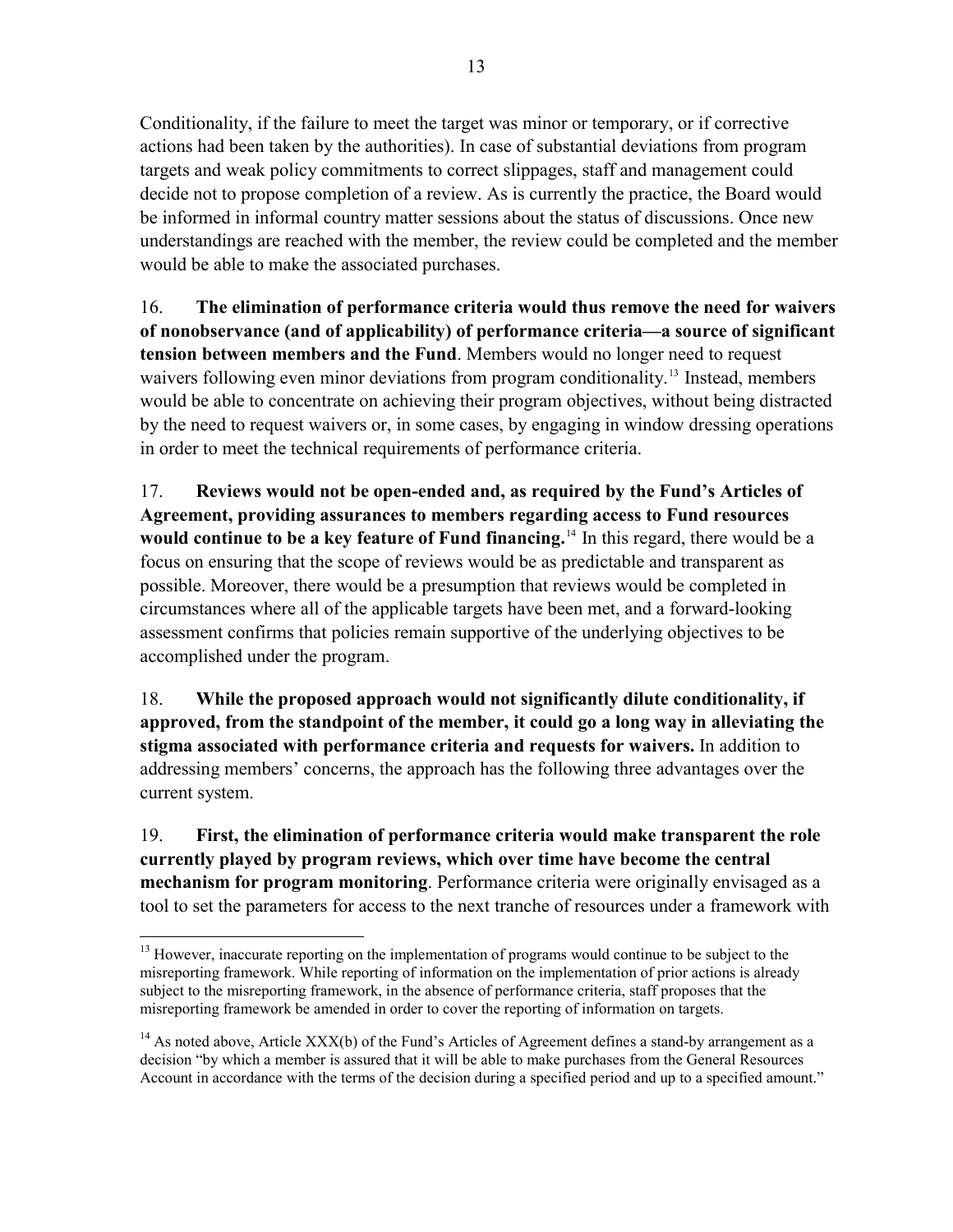no further Board involvement prior to release of that tranche. This paradigm has changed, however, and the reality is that the large majority of purchases under current arrangements are tied not only to performance criteria, but also to reviews (Box 3). The "automaticity" associated with performance criteria for members or the Fund has thus effectively been reduced.

## **Box 3. Waiver Rates and Review Frequency**

A review of experience with Stand-By Arrangements (SBAs) since 1995 shows a relatively high incidence of waivers of nonobservance of performance criteria, in particular for structural performance criteria.

1. The average waiver rate (performance criteria not met over total number of performance criteria) over this period was 13 percent for quantitative and 37 percent for structural performance criteria.

2. In particular, 81 percent of programs over 2002–07 needed a waiver at some stage during the period of their respective arrangement.

3. About 78 percent of all purchases made available in the period since 1995 were linked to reviews. This ratio increases to 83 percent in drawing SBAs, reflecting the greater prevalence of quarterly reviews and purchases in these cases.

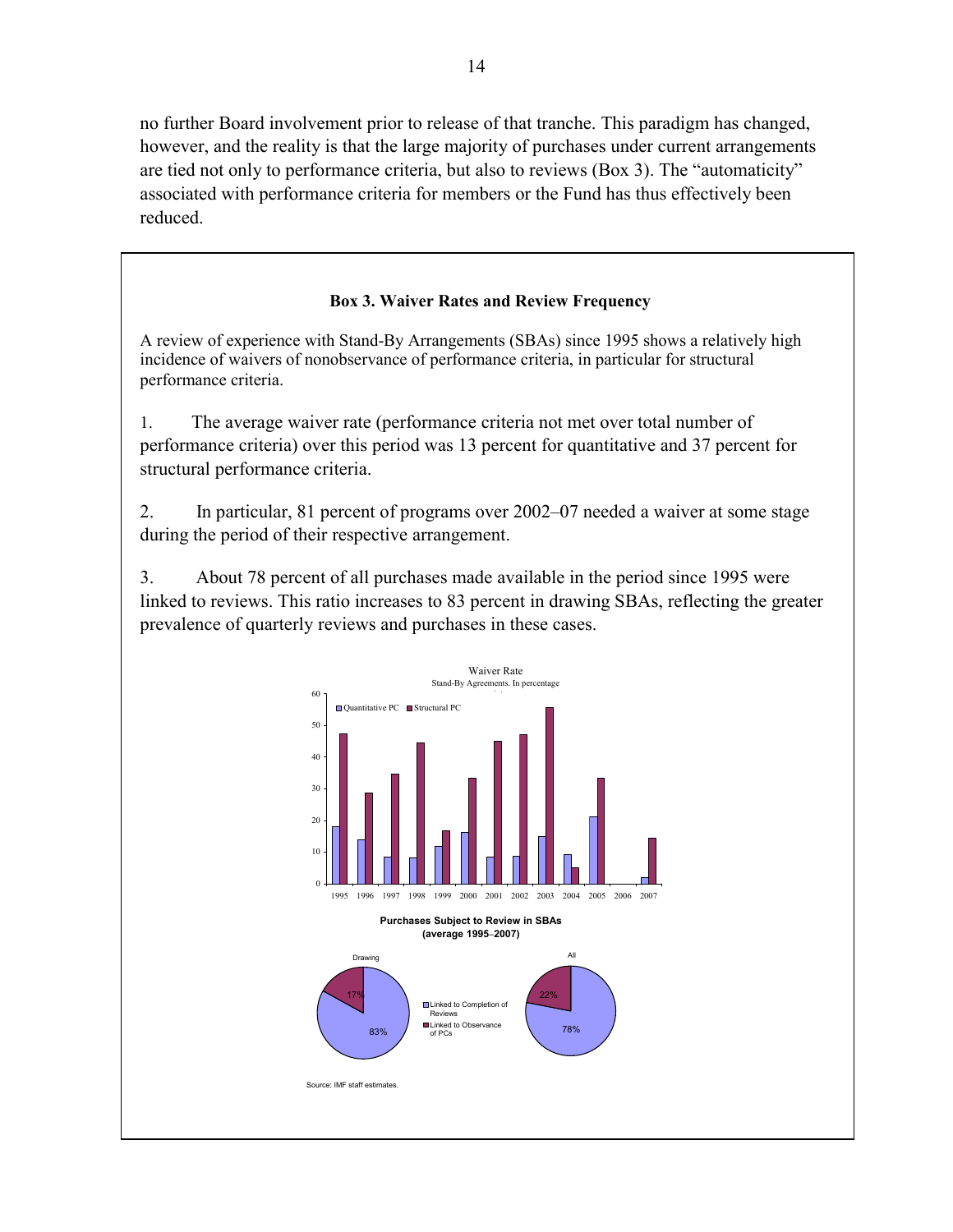20. **Second, given the already central role played by reviews, the review-based approach would effectively codify existing practice and explicitly recognize that program reviews provide a context for a more robust and "real-time" assessment of program implementation.** In contrast to reviews, performance criteria are rigid and backward looking, and particularly in the case of structural measures, the needed precision is often hard to apply without stripping the objective of substance. Reviews provide a key opportunity to take stock of progress in program implementation based on a wide range of available information and discussions with the authorities, and to agree on corrective policies where necessary over the period of an arrangement.

21. **Third, the use of a review-based approach would largely eliminate the "blackout" periods (and related need for waivers of applicability) that are inherent in the structure of standard Fund arrangements.** Currently, after each test date, there is a blackout period that typically ranges from four to eight weeks during which members cannot access Fund financing until the data showing the observance of the applicable performance criteria become available and, where applicable, a review is completed. In order to make a purchase during this period, the member would need to be granted a waiver of applicability of the performance criteria for which data are not available. This is a disadvantage for precautionary arrangements, as it interrupts access even if the program is on track, barring a waiver of applicability. Under a review-based approach, since program targets, unlike performance criteria, are not conditions for the making of a purchase under an arrangement, the unavailability of data would not automatically block purchases or necessitate a request for a waiver. However, if data on the targets are not available by the scheduled review date, the review would likely be postponed. In such cases, the member would be unable to make any purchases from the original scheduled review date until the data become available and the review is completed.

22. **The foregoing advantages of the proposed review-based conditionality should be weighed against possible limitations and risks.** First, this approach is not likely to entirely remove perceptions of intrusiveness of Fund-supported programs. Such perceptions arise both from the underlying program design that is required for Fund support as well as the specific modalities used to monitor compliance with the program; review-based conditionality would not address the former. Second, while there will be a presumption for completion of a review if all targets are met and the program is on track, this could be seen as somewhat weaker form of assurance than the certainty of purchase where a purchase is primarily linked to the observance of performance criteria and there is no review. Third, the lack of performance criteria could possibly be seen as making it harder for staff to take a clear position that a program is off-track, enhancing concerns of political interference in decisions to complete reviews. Fourth, in the case of precautionary arrangements, the possibility that a member could make purchases during a period when data is not yet available, presents a limited risk to the Fund.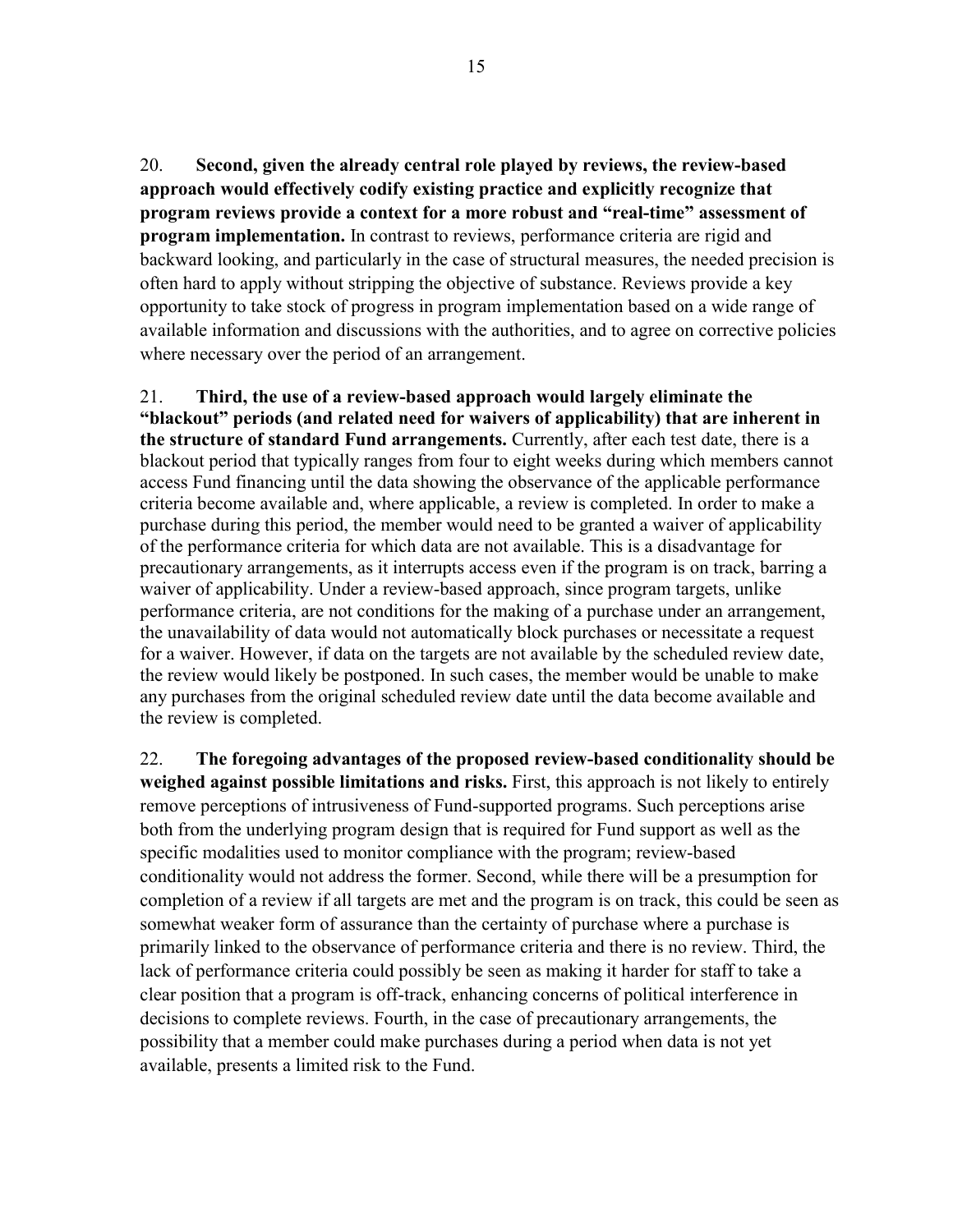23. **A final issue that would need to be considered is the frequency of reviews.** Under this proposed approach, reviews would be required for every purchase (currently, these can be delinked from purchases under arrangements in the credit tranches, which may have quarterly purchases but semi-annual reviews) and the current policy is in principle to have no less than four purchases in a year for arrangements in the credit tranches.<sup>[15](#page-15-0)</sup> To reduce the burden on members and the Board, reviews could be expected to be completed on a lapse of time basis under the existing guidelines for use of lapse of time procedures in circumstances where all of the specified targets have been met. In addition, to streamline the process, where programs are on track and no new policy commitments are needed, a short letter of intent from the authorities could suffice. If this is deemed to add an unwarranted burden to the authorities and the Fund, consideration could be given to allowing semiannual purchases in the credit tranches. When members' circumstances are considered to warrant semiannual reviews, semiannual purchases should not diminish the availability of financing or the signaling function of a Fund arrangement.

#### **B. Ex-Ante Conditionality**

24. **A bolder option to reform the current conditionality framework and reduce perceptions of its intrusiveness would be to make greater use of ex ante conditionality, which is similar to the approach taken in the early years of the Fund.** The SLF is a recent and significant example of the use of an ex ante approach. This new facility provides substantial access upfront to a member facing exceptional balance of payments difficulties arising from external market developments, in cases where it is assessed that, due to the member's economic position, fundamentals and track record of policy implementation, these difficulties would be quickly self-correcting. The rationale for the ex ante approach under the SLF is that, as the member's fundamentals and policy framework are appropriate for the temporary capital account pressures that it faces, no new measures are required to resolve its balance of payments difficulties; and the member's very strong track record would give the Fund confidence that in cases of unexpected developments, the member would take additional measures appropriate for these developments. Thus, there is no need to have phased purchases and ex post program monitoring tools—whether in the form of performance criteria or reviews—to confirm implementation of critical reforms.[16](#page-15-1)

<span id="page-15-0"></span><sup>&</sup>lt;sup>15</sup> Decision No. 7925-(85/38), March 8, 1985, as amended by Decision No. 8887-(88/89), 6/6/1988.

<span id="page-15-1"></span><sup>&</sup>lt;sup>16</sup> While in most cases, prior actions would not be needed under the ex ante approach, there might be cases where notwithstanding the sound fundamentals and policies, the member is undertaking measures to reduce remaining vulnerabilities. In these cases, it would be open for management to consider establishing prior actions.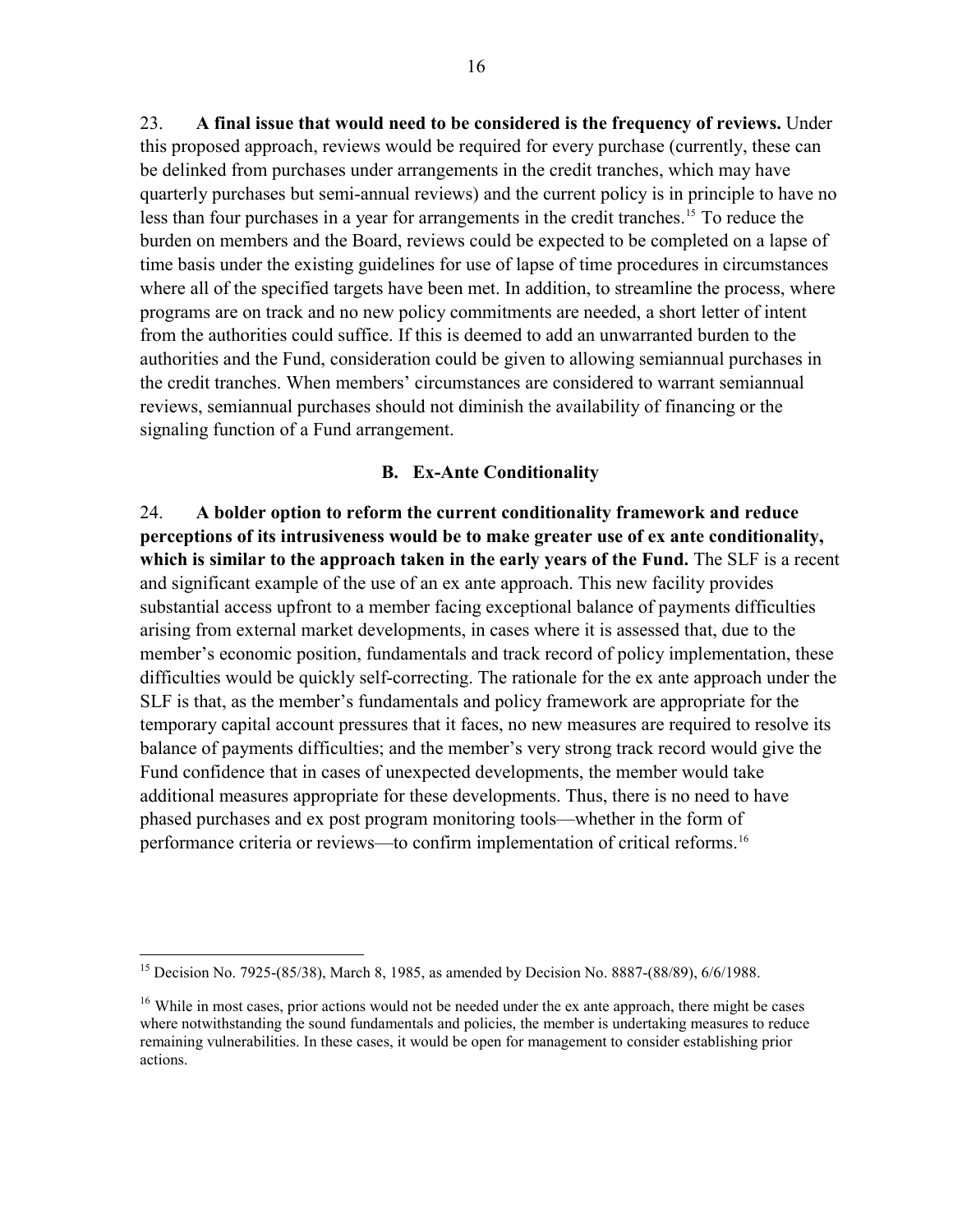25. **In considering the use of this approach beyond the SLF, a key question relates to the circumstances under which ex ante conditionality could be appropriate**. Relevant considerations for this assessment include the following:

- Strong economic policies and fundamentals and an established track record of implementing appropriate policies would be a minimum prerequisite for ex ante conditionality. These factors are needed to provide a credible foundation for the Fund assessment that the member will implement appropriate policies and adapt them as necessary to changing circumstances, even after full financing has been made available to it, thereby satisfying the underlying requirements that Fund financing helps members resolve their balance of payments difficulties and establish adequate safeguards for Fund resources.
- An important consideration in this context would be the degree to which the member's reform agenda for reducing vulnerabilities is substantially completed, in the sense that the measures that need to be implemented to resolve the member's difficulties are relatively few.

26. **An ex ante approach would seem particularly appropriate for capital accountrelated financing to a member that is already in a very strong economic position with a strong record of policy implementation**. The resource needs in these cases are normally quite high and front-loaded, making relevant the large upfront financing that this approach facilitates. The strong qualification framework under this approach would constitute the key safeguard for the Fund.

27. **Consideration could also be given to applying ex ante conditionality in the context of a precautionary arrangement.** This would be particularly beneficial since the availability of significant upfront Fund financing in the face of potential balance of payments pressures could play a particularly effective crisis prevention role, thereby forestalling actual emergence of these pressures.

28. **The appealing feature of this approach is that for qualified members purchases would not be subject to any ex post conditionality**. It therefore addresses directly the issue of stigma associated with Fund lending. Further, for those members that would qualify for ex ante conditionality, risks to the Fund are likely to be low due to their strong policies and fundamentals. One challenge in applying ex ante conditionality is the difficulty in defining the threshold for qualification, and the potential for political pressures to be brought to bear on qualification decisions. Another key challenge of applying ex ante conditionality in the context of an arrangement relates to the need for the Fund to re-evaluate the members' position with the passage of time. As noted above, while ex ante conditionality was used in the context of arrangements during the early years of the Fund, these arrangement were short, no longer than six months. There is a risk that, as the arrangement – and the Fund's commitment – becomes longer, the Fund's resources are at greater risk since the member's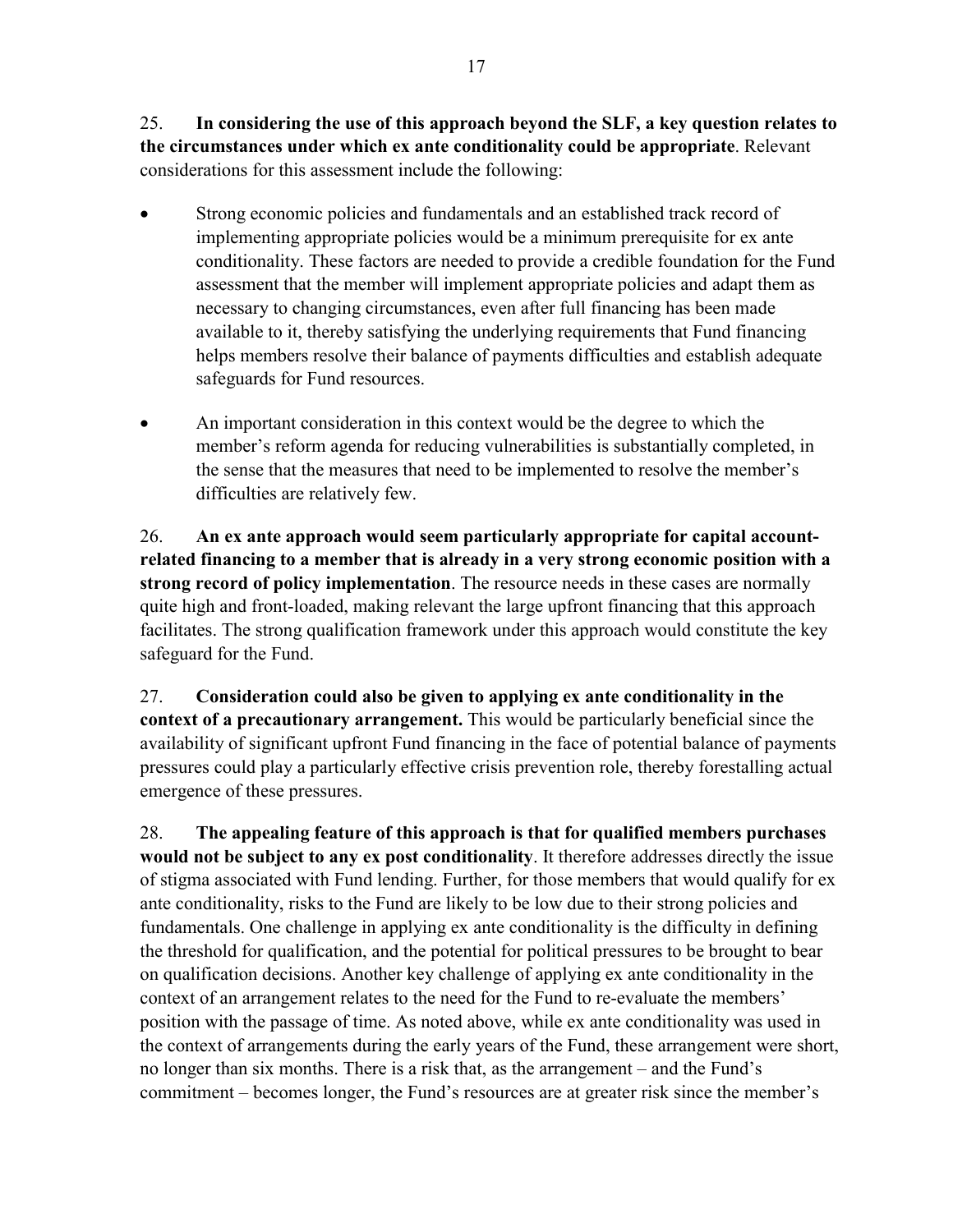situation may change over time. To address this risk, consideration could be given to a hybrid approach discussed below.

### **C. Hybrid Approach**

**29. For members qualifying for ex ante conditionality who wish to receive an arrangement of a relatively longer duration (i.e., in excess of 6 months), the elements of both ex ante conditionality and a review-based approach could be used.** As under the ex ante conditionality approach, the full amount under an arrangement would be available upfront to the member in a single purchase, i.e., no phasing of purchases. Unlike the case with a pure ex ante approach, however, the member's continuing right to purchase would periodically become subject to the completion of reviews—once a review date is triggered, the purchase could be made only if that review were completed. Moreover, the underlying program would involve quantified targets against which the member's performance would be assessed at the time of the periodic reviews. This is largely the approach that was embodied in the Rapid Access Line proposal considered earlier by the Board.

## **D. Applicability to Low Income Countries**

30. The proposed review-based conditionality could be applied to low income as well as middle income members. The case for elimination of performance criteria is present in both middle income and low income countries, suggesting that review-based conditionality could be a desirable reform in both contexts.<sup>[17](#page-17-0)</sup> Moreover, given the semi-annual frequency of reviews and disbursements under the PRGF, review-based conditionality for PRGFsupported programs would not entail any increase in the number of reviews. The use of ex ante conditionality (and the hybrid option discussed above) could also be considered for low income programs. Considerations that might be relevant in this context include the longerterm growth and poverty orientation of the PRGF (compared to the shorter-term and stability-oriented focus of the SBA); and the lesser degree of integration into global capital markets of PRGF countries. These issues could be taken up further in the context of the review of low income facilities.

# **E. Consequential Changes to Existing Fund Policies**

31. **Based on guidance from Directors, staff would prepare a further paper containing proposed decisions, including consequential changes that would be required under existing policies such as the Guidelines on Conditionality and the misreporting framework**.

<span id="page-17-0"></span><sup>&</sup>lt;sup>17</sup> This would apply to the PRGF as well as the Exogenous Shock Facility and Policy Support Instrument.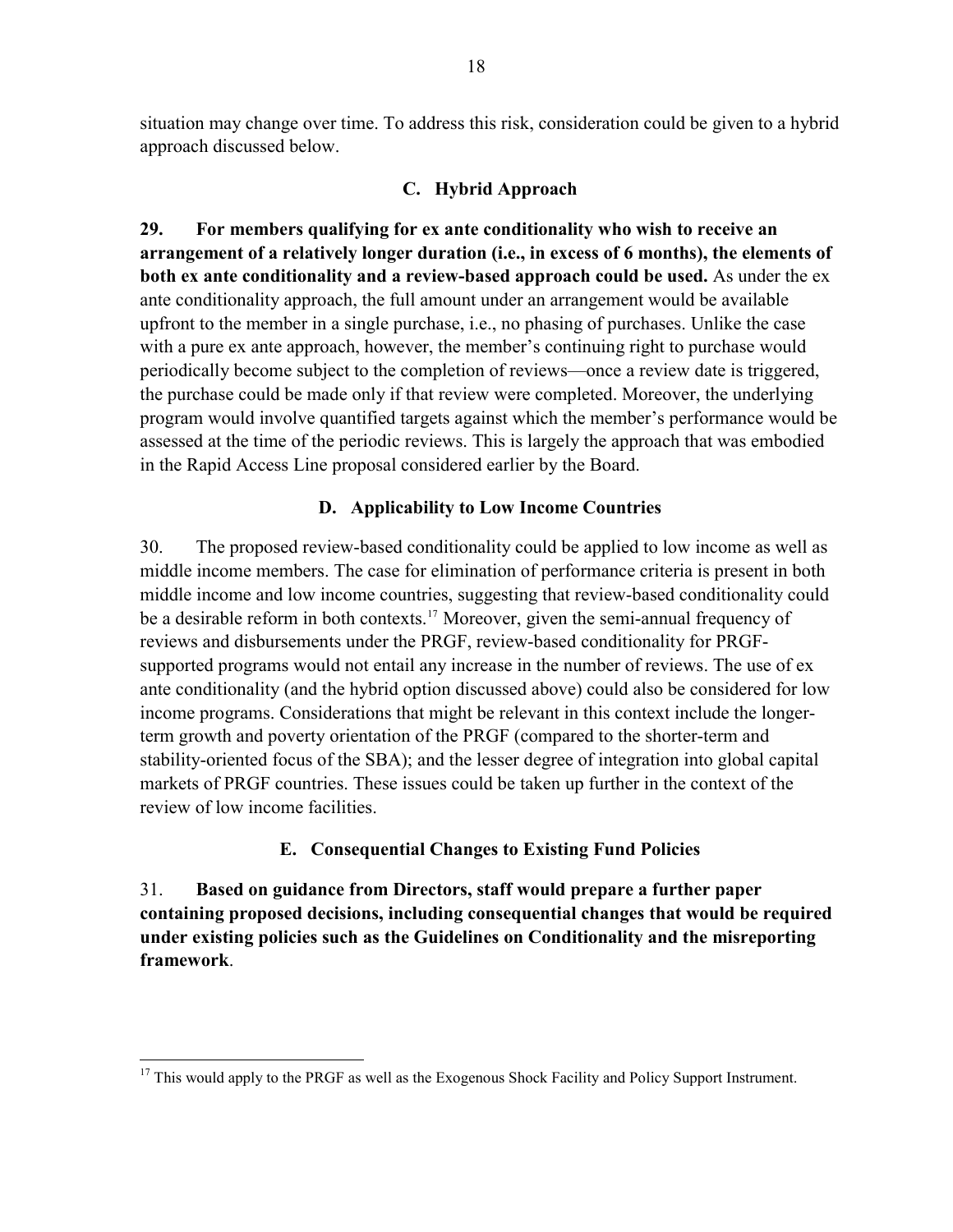### **IV. ISSUES FOR DISCUSSION**

- What do Directors see as the main problem of the Fund's modalities for monitoring program implementation from the members' perspective? Do Directors agree that there is a case to reform these modalities?
- Do Directors agree that the three complementary approaches described above—(i) review-based conditionality, (ii) ex ante conditionality, and (iii) hybrid approach—all have a role in the Fund's toolkit, depending on the specific circumstances?
- Do Directors agree that these complementary approaches will help over time to reduce the stigma associated with Fund lending?
- Do Directors see merits in extending these proposed approaches to facilities and instruments for low income members?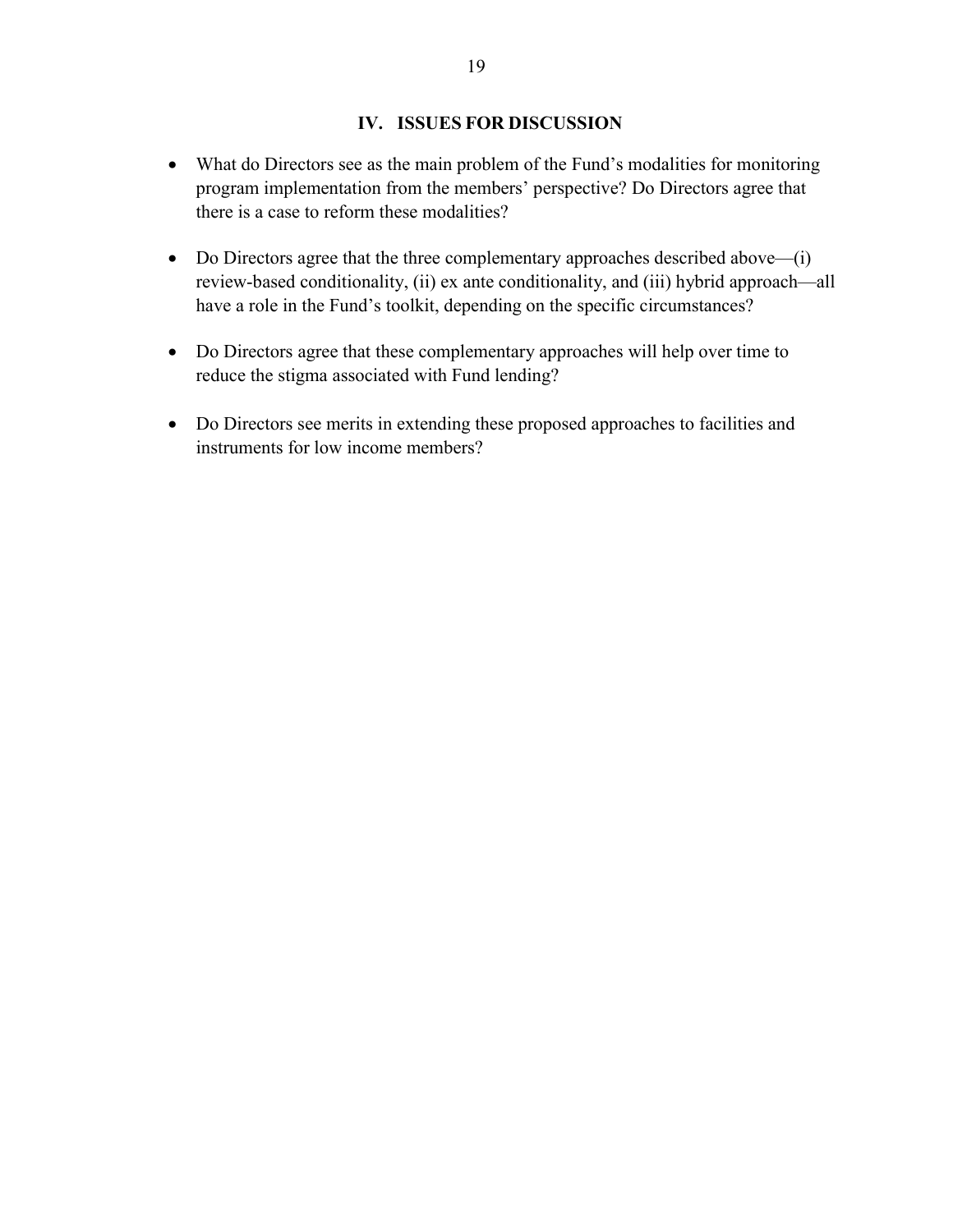# **Annex. Evolution of Policies on Performance Criteria and Program Reviews in Fund Arrangements**

1. The Fund's present set of tools for conditionality has gradually evolved from its earliest days of operation to meet the changing needs of its members. Performance criteria and program reviews are two types of conditionality that have become principal features of Fund arrangements over time. As the Fund has continuously adapted these tools to improve their effectiveness, the dynamics of the relationship between performance criteria and reviews have changed over time. While the widespread use of waivers and frequent modification of performance criteria have diminished their intended effectiveness, the increasing importance of structural policies and the complexity of uncertain macroeconomic developments have significantly enhanced the role of reviews. This Annex briefly reviews the development of policies on performance criteria and reviews under Fund arrangements in the context of their historical evolution.

## **Era of Outright Purchases**

2. During the early years of the Fund, outright purchases were the primary modality through which members made use of the Fund's resources. Requests for outright purchases were approved based on an assessment that the member's current and future policies would be sufficient to deal with its balance of payments problems. Adequate safeguards were thus ensured through an ex ante assessment of the member's policies and there was no framework for performance monitoring or consultation.<sup>[1](#page-19-0)</sup>

#### **Emergence of the Stand-By Arrangement**

3. Thereafter, stand-by arrangements were developed to provide a member that did not have an immediate need for resources with the assurance that, for a specific period, Fund financing would be available if needed. The first stand-by arrangement was approved in June 1952. Originally, the member's right to purchase during the period of the stand-by arrangement was limited to six months under the initial decision on stand-by arrangements, and the early arrangements contained no performance clauses.<sup>[2](#page-19-1)</sup> In a 1953 decision under which stand-by arrangements for periods longer than six months were first provided for, it was noted that the Fund and the member might find it appropriate to reach understandings in addition to those that would be expected for a shorter period.<sup>[3](#page-19-2)</sup> The Fund continued to

<span id="page-19-0"></span><sup>1</sup> <sup>1</sup> While the original Articles of Agreement did not provide an entirely explicit basis for policy conditionality, this basis was provided through a March 1948 interpretation. See Decision No. 287-3, 3/17/1948.

<span id="page-19-1"></span><sup>&</sup>lt;sup>2</sup> Decision No. 155-(52/57), 10/1/1952.

<span id="page-19-2"></span><sup>3</sup> Decision No. 270-(53/95), 12/23/1953.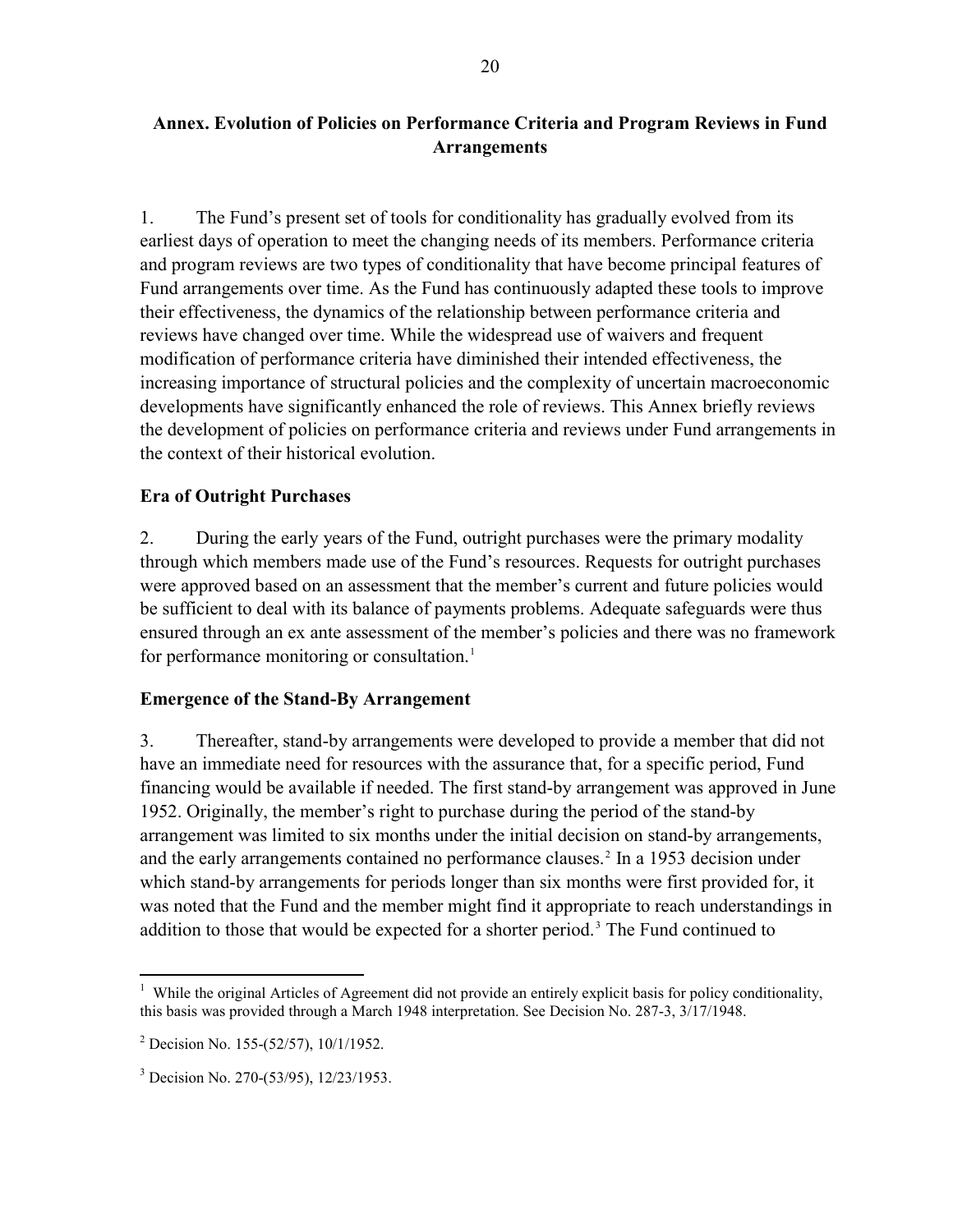experiment with a variety of "additional understandings", and it soon became standard practice for a member requesting use of Fund resources to accompany such a request by a policy program.

4. Among the early "additional understandings" the Fund experimented with was the modality of phasing, a technique by which total approved access under an arrangement becomes incrementally available for purchase at quarterly or other periodic intervals. Phasing was introduced in 1956 to address the concern that as the duration of arrangements became longer, the Fund was faced with increasing risks, since a member's circumstances could change over time. By 1960, phasing had become standard in arrangements.

# **Early Development of Policies on Performance Criteria and Reviews (1950s–1970s)**

5. The introduction of phasing created some uncertainty as to when members would be able to make purchases. Performance criteria were introduced to provide an objective means of providing assurances to the member of the circumstances under which it would be able to make purchases. Performance criteria also provided safeguards to the Fund by ensuring that purchases could be automatically interrupted when a member's program was off-track. Conversely, observance of performance criteria provided confidence that the objectives of the program were being achieved, and that the program was being implemented in a manner consistent with the purposes of the Fund. The first performance criterion was used in the stand-by arrangement for Paraguay in 1957. By 1960, performance criteria had become a standard feature of virtually all stand-by arrangements in the upper credit tranche*.* In codifying practices with respect to performance criteria, a 1968 Board decision established that performance criteria were to be included in all upper credit tranche stand-by arrangements. The decision also provided that no general rule as to the number and content of performance criteria could be adopted in view of the diversity of problems and institutional arrangements of members.

6. The function of program reviews evolved over time into a form of conditionality. The first review clause was included in a stand-by arrangement for Brazil in 1958. Initially, review clauses were used mainly in cases where the member's outlook had been unusually uncertain, making it difficult to judge the efficacy of measures foreseen at the inception of the stand-by arrangement. However, the completion of such reviews was rarely made a condition for further purchases under arrangements until the establishment of the Extended Fund Facility in 1974. In providing for three-year arrangements, the facility required the member at the end of the first and second years, respectively, to present to the Fund the policies and measures that it would follow during the second and third years of the arrangement. Reviews were used as the modality for presentation to the Fund of the secondand third-year policies and measures. A similar approach was extended to stand-by arrangements through the adoption of the Guidelines on Conditionality in 1979, which required that, for arrangements of more than one year, or where performance criteria could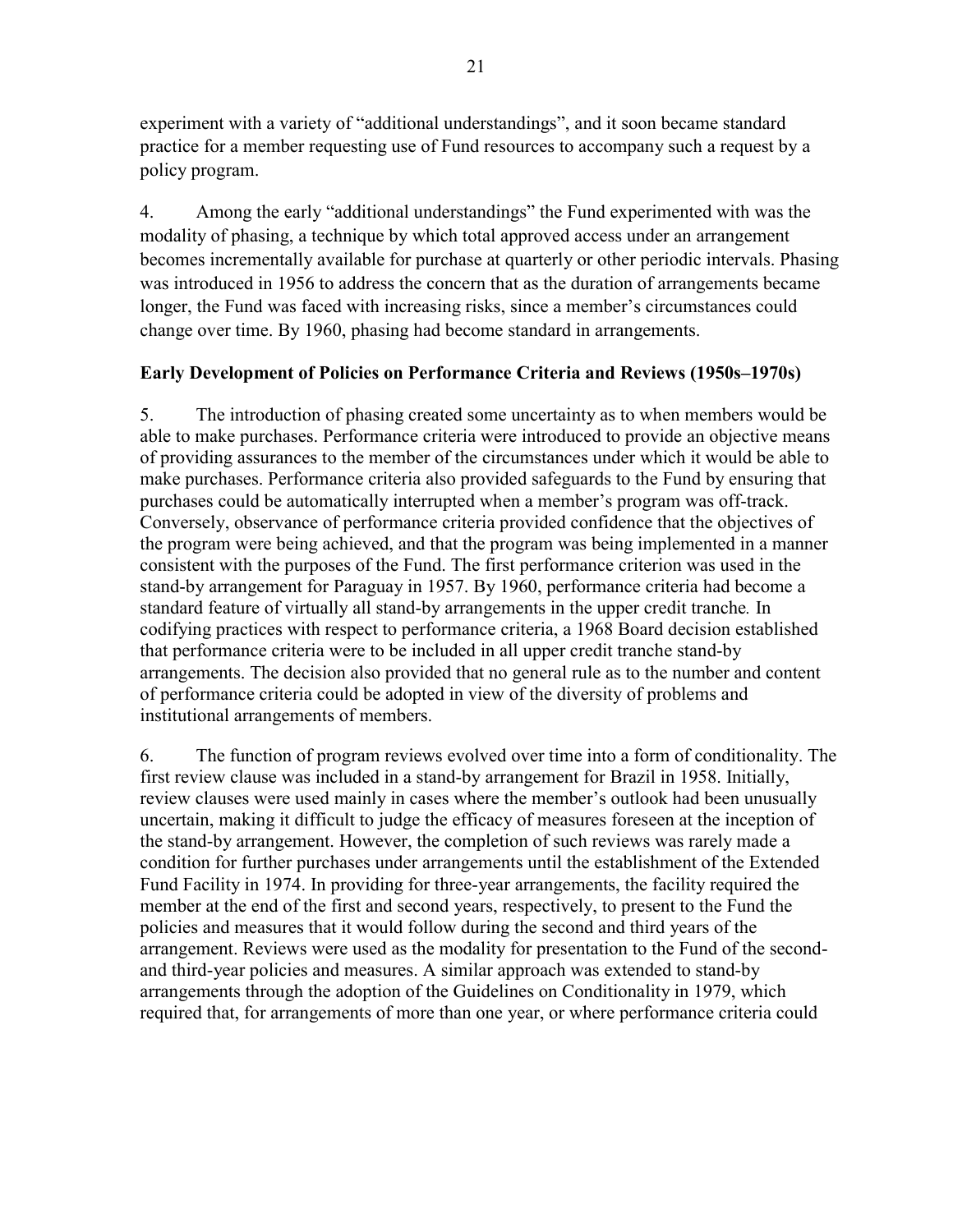not be established for part of the program, provision would be made for a review in order to reach understandings for the remaining period.<sup>[4](#page-21-0)</sup>

## **The Guidelines on Conditionality (1979)**

7. In 1978-1979, the Board reviewed conditionality in Fund-supported programs, which culminated in the adoption of the 1979 Guidelines on Conditionality. These Guidelines envisaged that program monitoring would be mainly through performance criteria. Program reviews were seen primarily as an occasion to set performance criteria beyond the first year of a program and, in rare cases, to monitor policies where uncertainties precluded the setting of performance criteria.<sup>[5](#page-21-1)</sup>

## **Continued Evolution of Performance Criteria and Reviews (1980s–2000s)**

8. Following the 1979 Guidelines, the Fund made increasingly greater use of reviews. This reflected the close monitoring of policy implementation necessitated by the progressive complexity of members' problems. In particular, the increased incidence of reviews was attributed to the growing need for structural adjustment policies, which are often difficult to quantify. While it was recognized that reviews could be useful where performance could not be easily quantified or adequately specified, the general view of the Board was that performance criteria remained a critical tool, since they provide both the member and the Fund with a clear understanding of the nature and direction envisaged for adjustment policies. The Board was also of the view that the scope of program reviews should be defined with precision. The staff, in a 1987 Board paper, observed that there should be an appropriate balance between the need for precise specification of review clauses in order to restrict the extent of discretionary judgment and the need for flexibility given the uncertainties involved. At the same time, the paper recognized that reviews increasingly provided an opportunity for broad evaluation of performance necessary for assessing whether modifications to the program were required.

9. By the 2000s, reviews had come to play an important role in assessing policies from a forward-looking as well as a backward-looking perspective. They had become both more frequent and broader in scope, implying a shift toward greater discretion by the Fund and the possibility of less assurances to the member.<sup>[6](#page-21-2)</sup> Reviews were increasingly used for broadbased assessments of progress with various aspects of the program—reflecting the possibility that, notwithstanding observance of all performance criteria, a program could still fail to meet the broad macroeconomic targets and there could be unforeseen developments, and thus the review would not be completed. At the same time, in certain areas, reviews were also being used for more focused policy assessments.

<span id="page-21-0"></span> 4 Decision No. 6056-(79/38), 3/2/1979.

<span id="page-21-1"></span><sup>&</sup>lt;sup>5</sup> Decision No. 6056-(79/38).

<span id="page-21-2"></span><sup>6</sup> *Conditionality in Fund-Supported Programs – Policy Issues,* 2/16/2001.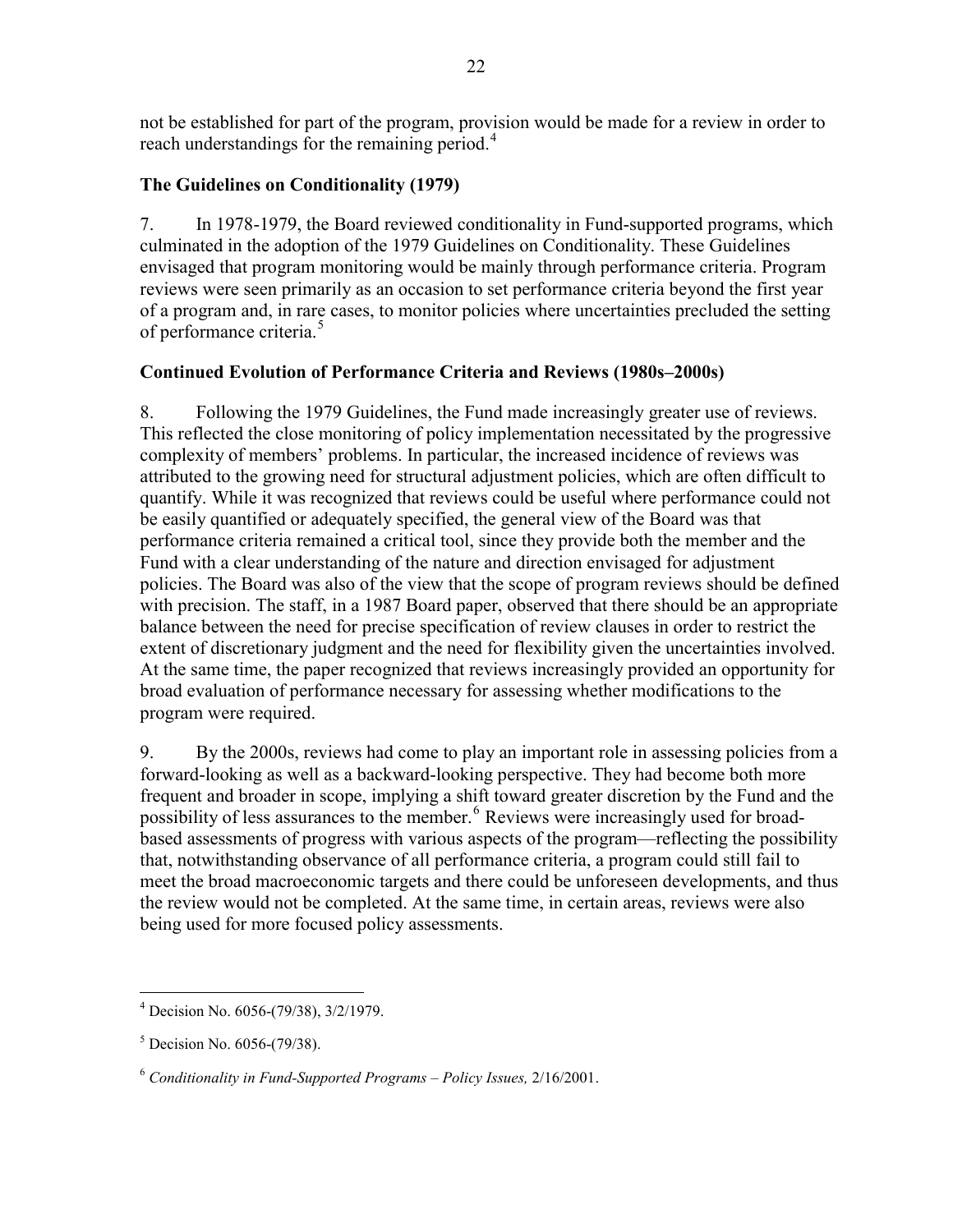#### **Review of Conditionality (2000–2002)**

10. During 2000-2002, the Board conducted a comprehensive review of conditionality that aimed to enhance the effectiveness of Fund-supported programs. In the 2001 discussion on conditionality, the Board noted that the role of program reviews had changed importantly for the past two decades, with reviews being used for forward- and backward-looking assessment of economic policies. This change was considered to be appropriate: first, it reflected the increased uncertainty of macroeconomic relationships in a world of volatile global capital markets which had made it more difficult to specify macroeconomic performance criteria for more than a brief period ahead; and second, structural policies, which had become more prevalent, were less amenable to assessment in terms of quantified performance criteria. At the same time, the Board emphasized that the increasing prevalence of reviews should not weaken assurances to member countries regarding the conditions under which they would continue to have access to the Fund's resources. In the subsequent discussion on conditionality in 2002, the Board envisaged that reviews could become even more important as the use of other forms of conditionality—performance criteria and prior actions—was streamlined, while stressing that this evolution should go hand in hand with a clear delineation of the scope of program reviews. In light of the increasing frequency of reviews, while recognizing that more frequent reviews may be necessary in certain cases (particularly crisis cases), Directors reaffirmed that reviews should normally be on a semiannual basis.

#### **Guidelines on Conditionality (2002)**

1

11. The adoption of the revised Guidelines on Conditionality in 2002 was the culmination of the 2000-2002 review of conditionality. The main focus of the 2002 Guidelines on Conditionality was structural conditionality, with the aim of focusing and streamlining it and enhancing national ownership of policy programs.<sup>[7](#page-22-0)</sup> The 2002 Guidelines underlined the role of reviews in assessing macroeconomic policies from a forward-looking as well as a backward-looking perspective; a program review would be completed only if the Board is satisfied, based on the member's past performance and policy understandings for the future, that the program remains on track to achieve its objectives. In making this assessment, the Board must take into consideration, in particular, the member's observance of performance criteria, indicative targets, and structural benchmarks, and the need to safeguard Fund resources. To provide assurances, the elements of a member's program that will be taken into account for the completion of a review should be specified as fully and transparently as possible in the arrangement**.** 

<span id="page-22-0"></span><sup>7</sup> *Guidelines on Conditionality*, Decision No. 12864-(02/102), 9/25/2002, as amended by Decision No. 13814- (06/98), 11/15/2006.